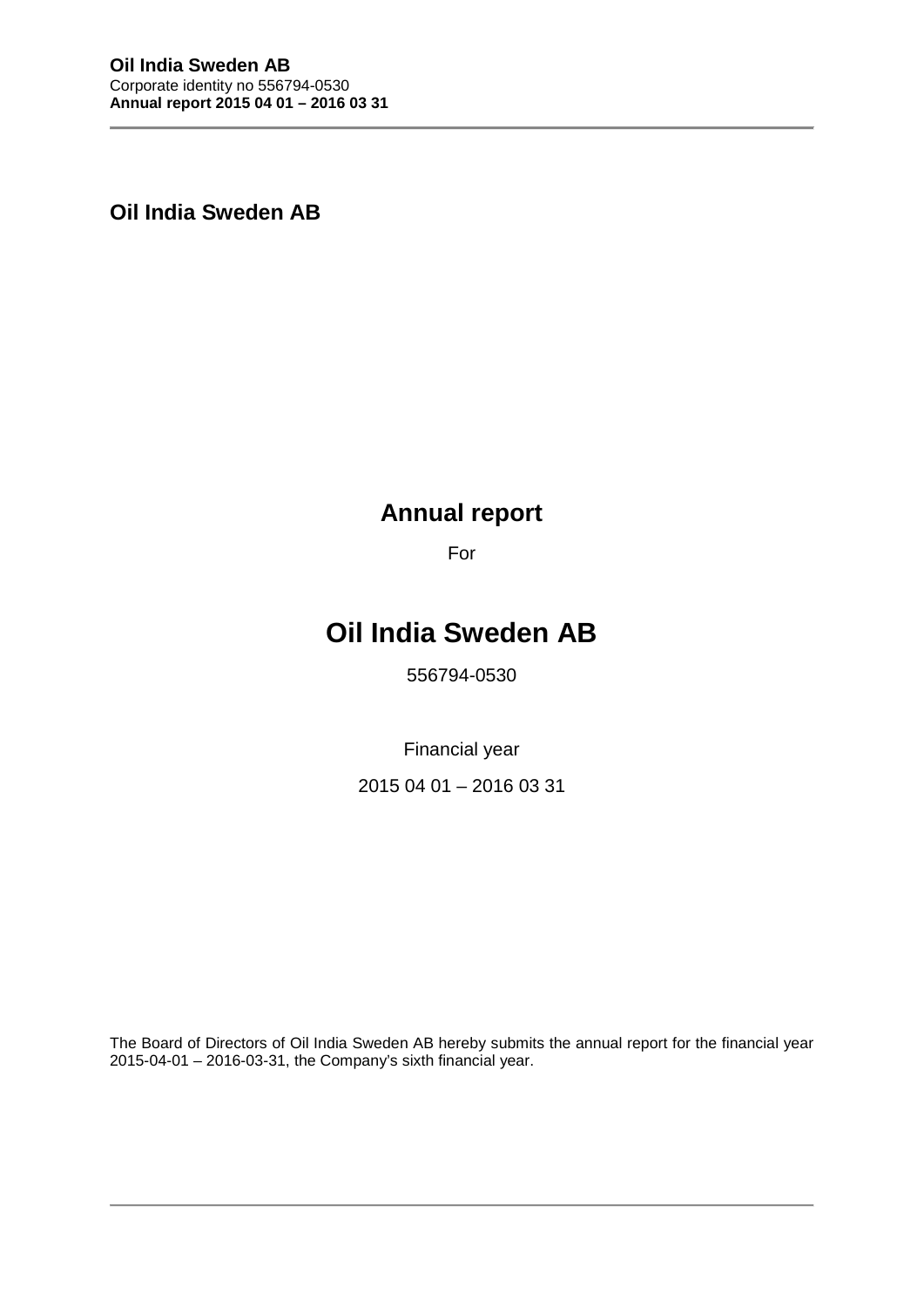# **Directors' report**

# **Activities**

Oil India Sweden AB was incorporated November 20, 2009.

The principal activities of the Company are to conduct owning of shares in other companies, perform administrative tasks and associate activities.

The Company is a wholly-owned subsidiary to Oil India Limited, India.

The Company holds 50% of all shares in Indoil Netherlands B.V. with registered address in Amsterdam. Indoil Netherlands is run as joint operation in partnership with IOC Sweden AB. Indoil Netherlands B.V. holds 7% of the shares in Petrocarabobo S.A., Venezuela and 24,2% of the shares in Carabobo Ingenieria y Contrucciones S.A., Venezuela.

Both the last mentioned companies are active in Project Carabobo, developing oil reserves in Venezuela.

#### .**Events of importance during the financial year**

The Company has during the financial year made investments in Indoil Netherlands to an amount of 845 KEUR, amounts that have been used for further investments in Project Carabobo through the companies Petrocarabobo S.A. and Carabobo Ingenieria y Contrucciones S.A., Venezuela.

The activity of the group is fully financed by capital injections from the parent company Oil India Limited. The share capital of the company has been increased through a new share issue, decided at a shareholders' meeting held on March  $31^{st}$ , 2016, by amount of 870 663.43 Euro, which is to amount of Euro 46 894 398.

The new shares issue has been registered at Swedish Companies Registration Office on April 20<sup>th</sup>, 2016.

#### **Multi-year overview**

| Amount in K euro<br>(consolidated) | 2015 04 01<br>2016 03 31 | 2014 04 01<br>2015 03 31 | 2013 04 01<br>2014 03 31 | 2012 04 01<br>2013 03 31 | 2011 04 01<br>2012 03 31 |
|------------------------------------|--------------------------|--------------------------|--------------------------|--------------------------|--------------------------|
| Net turnover                       | 336                      | 2 2 4 2                  | $\overline{\phantom{0}}$ |                          |                          |
| Result after fin. costs            | $-79$                    | -76                      | -86                      | -89                      | $-62$                    |
| Balance sheet total                | 51 636                   | 55 045                   | 37 590                   | 36 315                   | 28 29 6                  |
| Equity/assets ratio (%)            | 98,5%                    | 95,7%                    | 99.9%                    | 99,9%                    | 99,9%                    |

### **Proposed allocation of result**

#### *Parent company*

#### Amount in Euro

It is proposed by the board of directors that the company's non-restricted equity will be allocated as follows:

| Losses carried forward                   | -255 305  |
|------------------------------------------|-----------|
| Net profit for the year                  | -37 650   |
|                                          | -292 955  |
| Proposed allocation of disposable result |           |
| Losses carried forward                   | -292 955  |
| Total                                    | $-292955$ |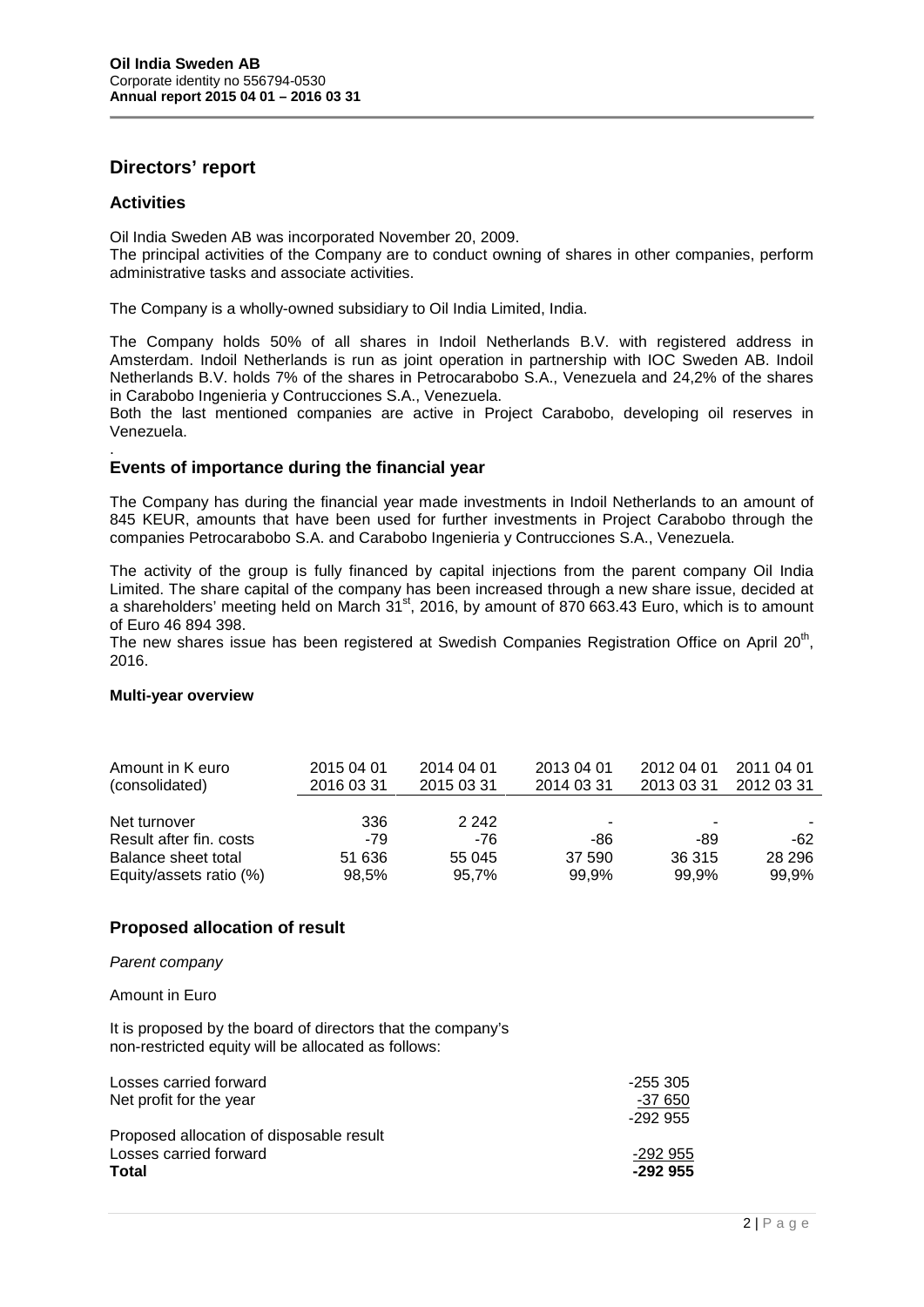# **Consolidated statement of comprehensive income**

| <b>Amount in Euro</b>                                                          | Note           | 2015 04 01<br>2016 03 31 | 2014 04 01<br>2015 03 31 |
|--------------------------------------------------------------------------------|----------------|--------------------------|--------------------------|
| Secondment income                                                              | 14             | 335 681                  | 2 241 654                |
| <b>Total operating income</b>                                                  |                | 335 681                  | 2 241 654                |
| <b>Operating expenses</b><br>Other external expenses<br>Personnel expenses     | 3,4,14<br>5    | -404 756                 | -2 299 827               |
| <b>Operating profit/loss</b>                                                   |                | $-69075$                 | $-58173$                 |
| <b>Financial items</b><br>Result from participation in associated<br>companies |                | $-3672$                  | $-2129$                  |
| Financial income<br>Financial expenses                                         | $\overline{7}$ | $-6333$                  | $-15504$                 |
| <b>Net financial items</b>                                                     |                | $-10005$                 | $-17633$                 |
| Net profit/loss for the year                                                   |                | -79 080                  | -75 806                  |
| Earnings per share (Euro)                                                      |                | $-0,02$                  | $-0,02$                  |
| Other comprehensive income/expenses                                            |                |                          |                          |
| Translation differences on foreign<br>operations for the year                  | 15             | -2 612 376               | 10 344 409               |
| <b>Total comprehensive income/expenses</b>                                     |                | -2 612 376               | 10 344 409               |
| Total comprehensive profit/loss for the<br>year                                |                | $-2691456$               | 10 268 603               |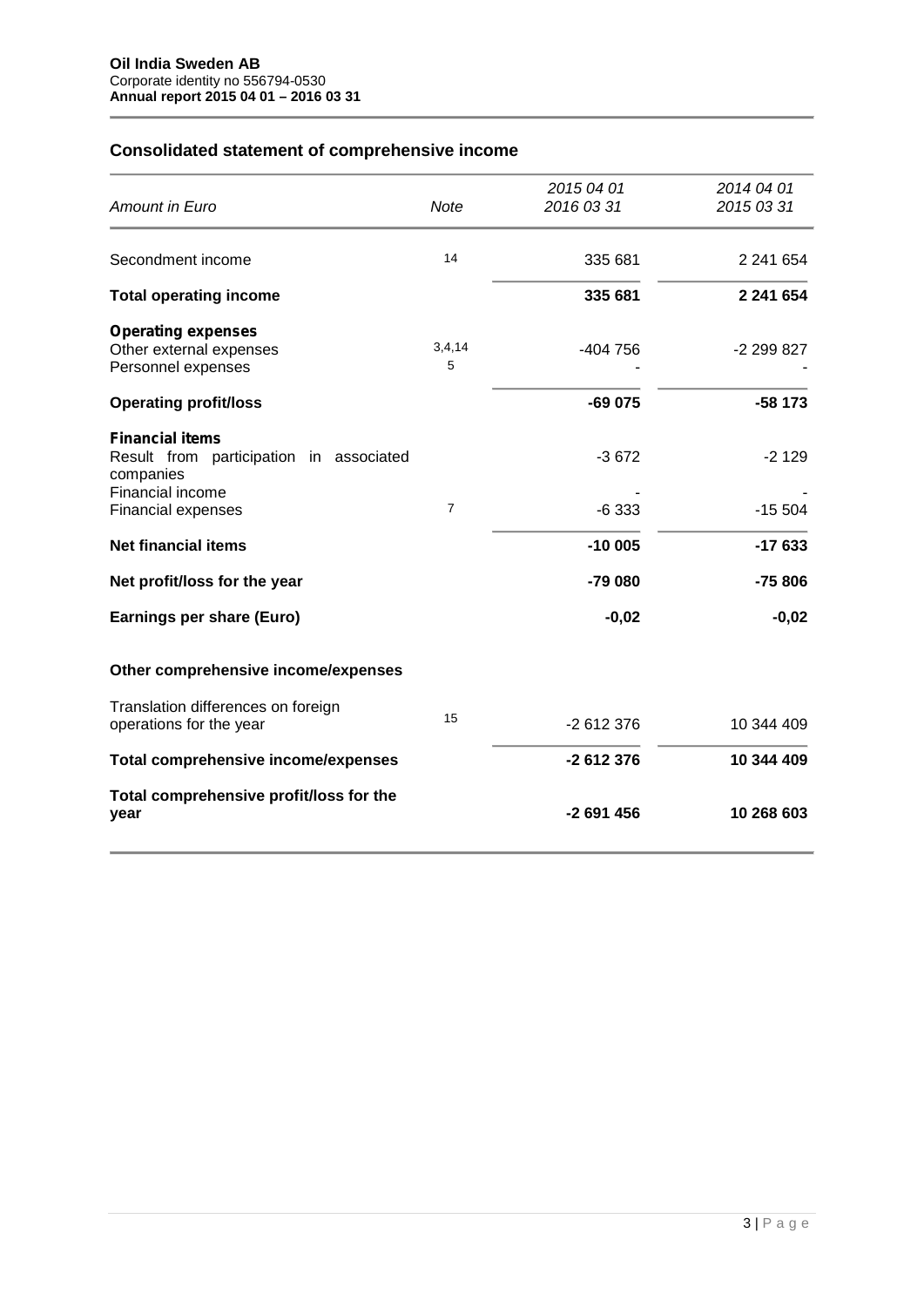# **Consolidated statement of financial position**

| Amount in Euro                                                                                           | Note     | 2016 03 31                    | 2015 03 31                     |
|----------------------------------------------------------------------------------------------------------|----------|-------------------------------|--------------------------------|
| <b>ASSETS</b>                                                                                            |          |                               |                                |
| <b>Fixed assets</b>                                                                                      |          |                               |                                |
| <b>Financial fixed assets</b><br>Other securities held as fixed assets<br>Shares in associated companies | 8        | 50 857 589<br>17 094          | 52 663 547<br>17 094           |
| <b>Total fixed assets</b>                                                                                |          | 50 874 683                    | 52 680 641                     |
| <b>Current assets</b>                                                                                    |          |                               |                                |
| Receivable, associated company<br>Prepaid expenses and accrued income<br>Cash and cash equivalents       | 14<br>11 | 728 961<br>3 2 3 8<br>18 9 20 | 2 338 339<br>3 2 1 8<br>22 743 |
| <b>Total current assets</b>                                                                              |          | 761 119                       | 2 3 6 4 3 0 0                  |
| <b>TOTAL ASSETS</b>                                                                                      |          | 51 625 802                    | 55 044 941                     |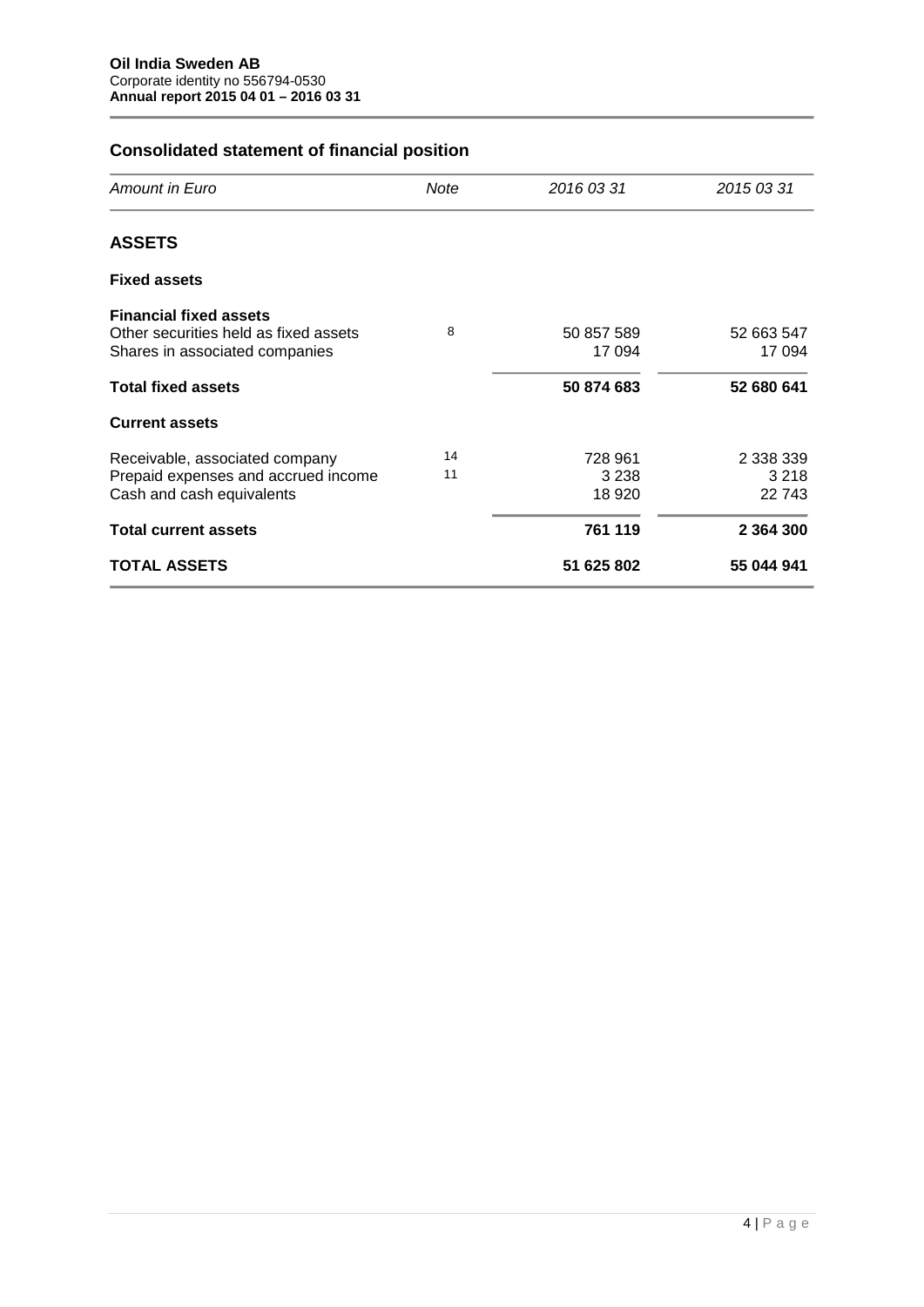# **Consolidated statement of financial position**

| Amount in Euro                          | Note | 2016 03 31 | 2015 03 31 |
|-----------------------------------------|------|------------|------------|
| <b>EQUITY AND LIABILITIES</b>           |      |            |            |
| <b>Equity</b>                           |      |            |            |
| Share capital                           | 12   | 46 023 734 | 46 023 734 |
| Issued share capital under registration |      | 870 663    |            |
| <b>Translation difference</b>           |      | 4 532 729  | 7 145 105  |
| Unrestricted reserves                   |      | -497 977   | $-422171$  |
| Net/profit for the year                 |      | $-79000$   | $-75806$   |
| <b>Total equity</b>                     |      | 50 850 069 | 52 670 862 |
| <b>Current liabilities</b>              |      |            |            |
| Liabilities to related parties          | 14   | 738 730    | 2 349 306  |
| Accounts payable                        |      | 5 6 8 2    | 2 0 6 5    |
| Other current liabilities               |      |            |            |
| Accrued expenses and prepaid income     | 13   | 31 321     | 22 708     |
|                                         |      | 775 733    | 2 374 079  |
| <b>TOTAL EQUITY AND LIABILITIES</b>     |      | 51 625 802 | 55 044 941 |

### **Consolidated pledged assets and contingent liabilities**

| <b>Amount in Euro</b><br>Note |  | 2016 03 31 | 2015 03 31 |  |
|-------------------------------|--|------------|------------|--|
| <b>Pledged assets</b>         |  | None       | None       |  |
| <b>Contingent liabilities</b> |  | 50 189 728 | 52 808 728 |  |

To be able to participate in Petrocarabobo S.A. the Indoil Netherlands B.V. entered into a Signature Bonus agreement for a total amount of USD 183,750,000 to be paid to the Republic of Venezuela (USD 91 875 000 for Oil India Sweden AB). Total amount of USD 70,000,000 has been paid as at 31 March 2016. The payment of the remainder amount is based on the achievement of the following milestones:

- USD 3,500,000 shall be paid within 15 calendar days following the earlier of the following events: (i) the date on which Petrocarabobo S.A. notifies its shareholders that it has completed its first delivery of hydrocarbans, (ii) the starting date of Phase 3 of the Project.
- USD 36,750,000 shall be paid within 15 calendar days following the starting date of Phase 3 of the Project. USD 36,750,000 shall be paid within 15 calendar days following the first anniversary of the starting date of Phase 3 of the Project; and
- USD 36,750,000 shall be paid within 15 calendar days following the second anniversary of the starting date of Phase 3 of the Project.

hese<br>5 | P a g e As it is uncertain when and if above mentioned milestones will be met, the Company report these amounts as contingent liabilities (in the consolidated statements).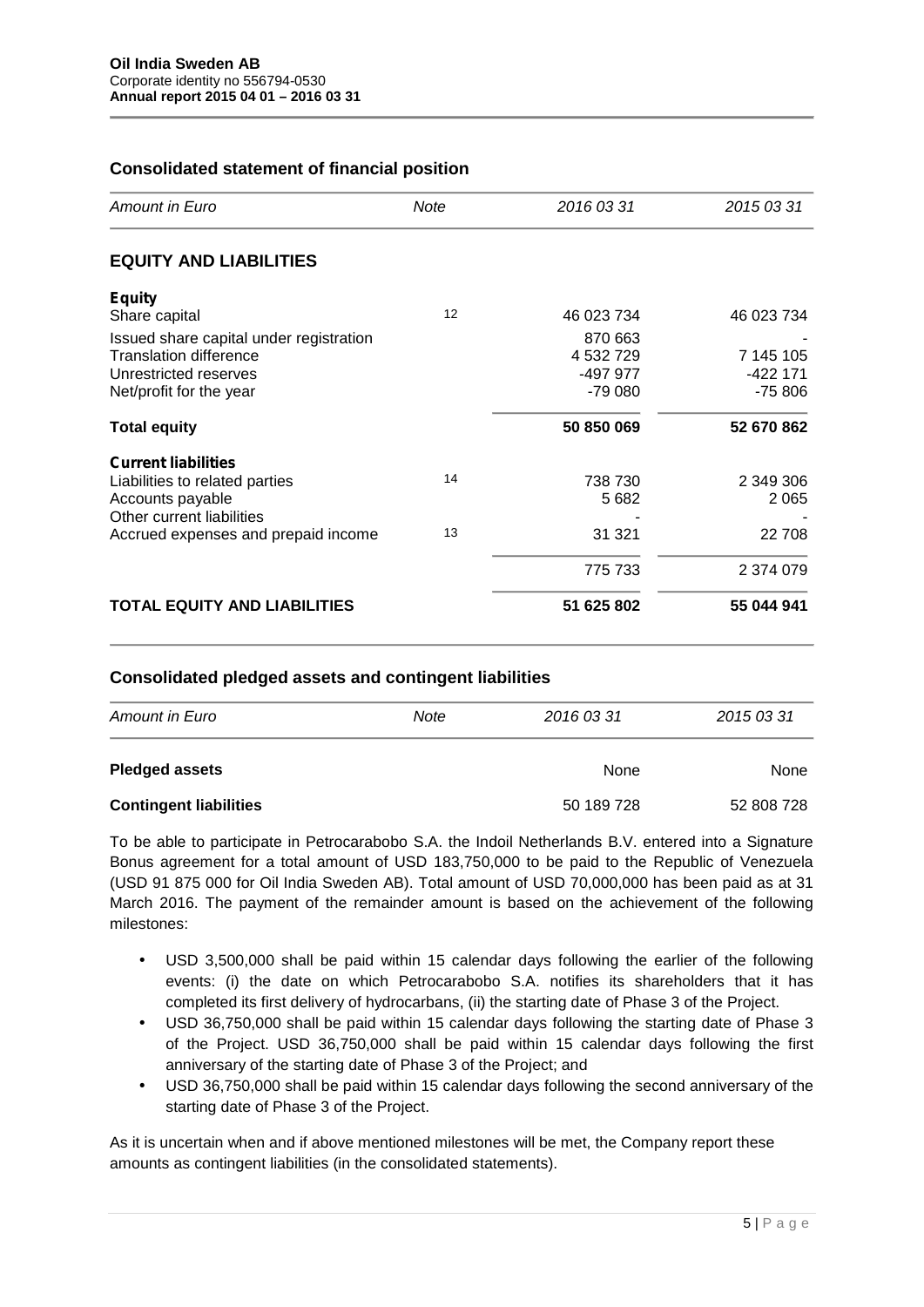# **Consolidated statement of changes in equity**

|                                                       | Share<br>capital | <b>Issued Share</b><br>capital under<br>registration | Translation<br>difference | Retained<br>earnings<br>and profit<br>for the year | Total equity |
|-------------------------------------------------------|------------------|------------------------------------------------------|---------------------------|----------------------------------------------------|--------------|
| Opening balance 2014-04-01                            | 37 324 130       | 3 853 852                                            | $-3199304$                | $-422$ 171                                         | 37 556 507   |
| New share issue registered                            | 3 853 852        | -3 853 852                                           |                           |                                                    |              |
| New share issue<br>Total comprehensive profit for the | 4 845 752        |                                                      |                           |                                                    | 4 845 752    |
| year                                                  |                  |                                                      | 10 344 409                | $-75806$                                           | 10 268 603   |
| Closing balance 2015-03-31                            | 46 023 734       |                                                      | 7 145 105                 | -497 977                                           | 52 670 862   |
| Opening balance 2015-04-01                            | 46 023 734       |                                                      | 7 145 105                 | -497 977                                           | 52 670 862   |
| New share issue registered                            |                  |                                                      |                           |                                                    |              |
| New share issue<br>Total comprehensive profit for the |                  | 870 663                                              |                           |                                                    | 870 663      |
| year                                                  |                  |                                                      | $-2612376$                | $-79080$                                           | $-2691456$   |
| Closing balance 2016-03-31                            | 46 023 734       | 870 663                                              | 4 532 729                 | 577 057                                            | 50 850 069   |

# **Consolidated cash flow statement**

| Amount in Euro                                       | 2015 04 01                                     | 2014 04 01                       |
|------------------------------------------------------|------------------------------------------------|----------------------------------|
|                                                      | 2016 03 31                                     | 2015 03 31                       |
| <b>Operating activities</b>                          |                                                |                                  |
| Net profit/loss                                      | $-7900$                                        | $-75806$                         |
| Adjustment for items not affecting cash flow         |                                                |                                  |
| Cash flow from operating activities before           |                                                |                                  |
| <b>Changes in operating capital</b>                  |                                                | $-79\,080$ $-100\,00$ $-75\,806$ |
| Cash flow from changes in operating capital          |                                                |                                  |
| Increase(-)/Decrease(+) of operating receivables     | -729 535                                       | -2 338 894                       |
| Increase(+)/Decrease(-) of operating liabilities     |                                                |                                  |
| Cash flow from operating activities                  | $-2323629$<br>$-83332$<br>$-83332$<br>$-91071$ |                                  |
| <b>Investment activities</b>                         |                                                |                                  |
| Acquisition of other securities held as fixed assets | -806 805                                       | -4 726 608                       |
| Participation in associated companies                |                                                | $-16854$                         |
| Cash flow from investment activities                 |                                                |                                  |
| <b>Financing activities</b>                          |                                                |                                  |
| New share issue                                      |                                                | 870 663 ____________ 4 845 752   |
| Cash flow from financing activities                  |                                                | 4 845 752                        |
| Cash flow for the year                               | -19 474                                        | 11 219                           |
| Cash and cash equivalents at the beginning of the    | 22 743                                         | 67762                            |
| year                                                 |                                                |                                  |
| Translation differences on foreign operations for    |                                                |                                  |
| the year                                             | 15 651                                         | -56 238                          |
| Cash and cash equivalents at the end of the year     | 18 9 20                                        | 22 743                           |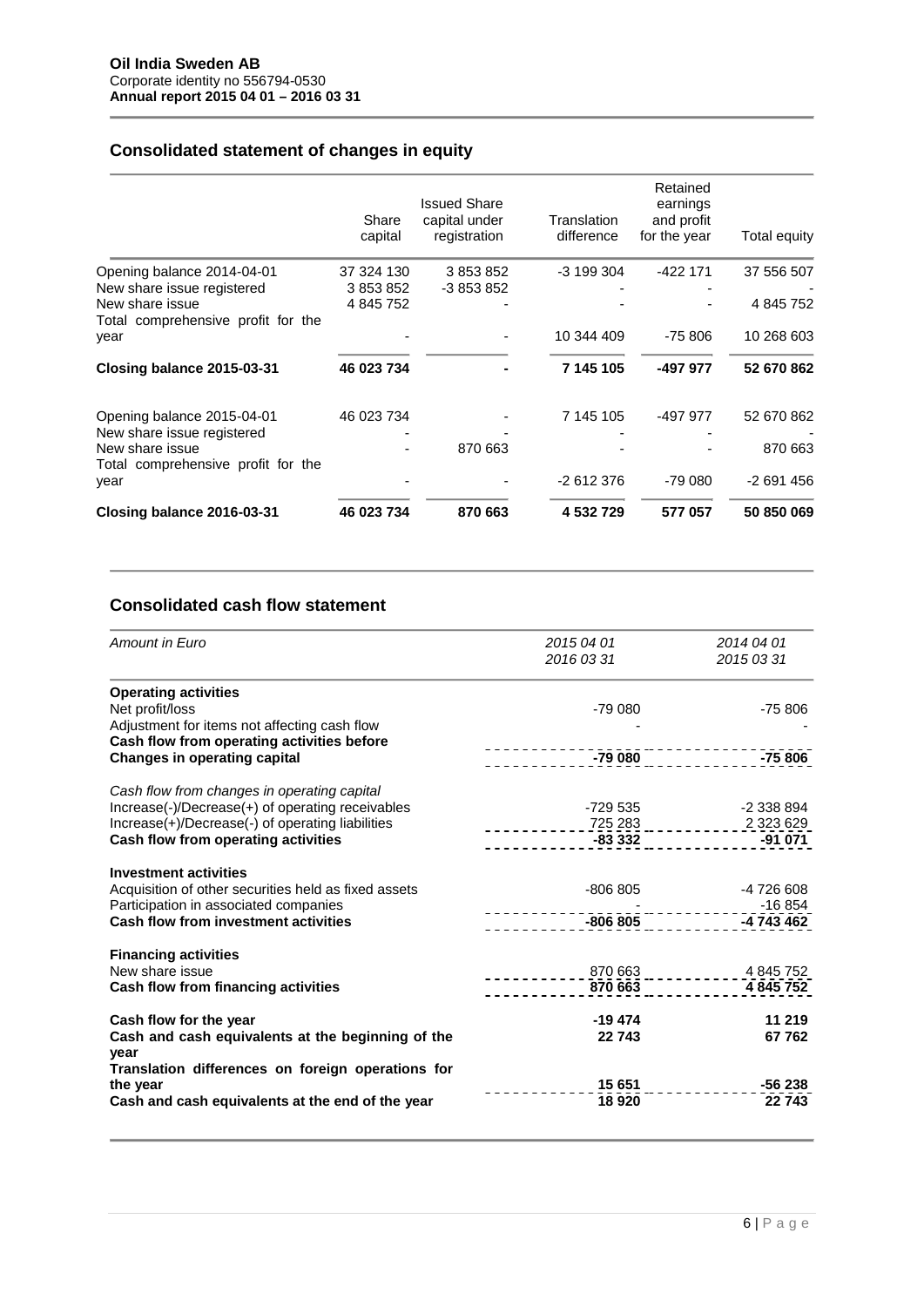# **Parent company's income statement**

| Amounts in Euro                                                                    | <b>Note</b> | 2015 04 01<br>2016 03 31 | 2014 04 01<br>2015 03 31 |
|------------------------------------------------------------------------------------|-------------|--------------------------|--------------------------|
| Net sales                                                                          |             |                          |                          |
| <b>Total operating income</b>                                                      |             |                          |                          |
| <b>Operating expenses</b><br>Other external expenses<br>Personnel expenses         | 3,4<br>5    | $-28174$                 | $-17268$                 |
| <b>Operating profit/loss</b>                                                       |             | $-28174$                 | $-17268$                 |
| <b>Financial items</b><br>Profit/loss<br>participation<br>from<br>in<br>operations | 6<br>joint  |                          | 3 399 226                |
| Result from particiapation in associated<br>companies                              |             | $-3672$                  | $-2129$                  |
| Interest income and similar items<br>Interest expenses and similar items           | 7           | $-5804$                  | $-13659$                 |
| <b>Net financial items</b>                                                         |             | $-9476$                  | 3 383 438                |
| Net profit/loss for the year                                                       |             | $-37650$                 | 3 366 170                |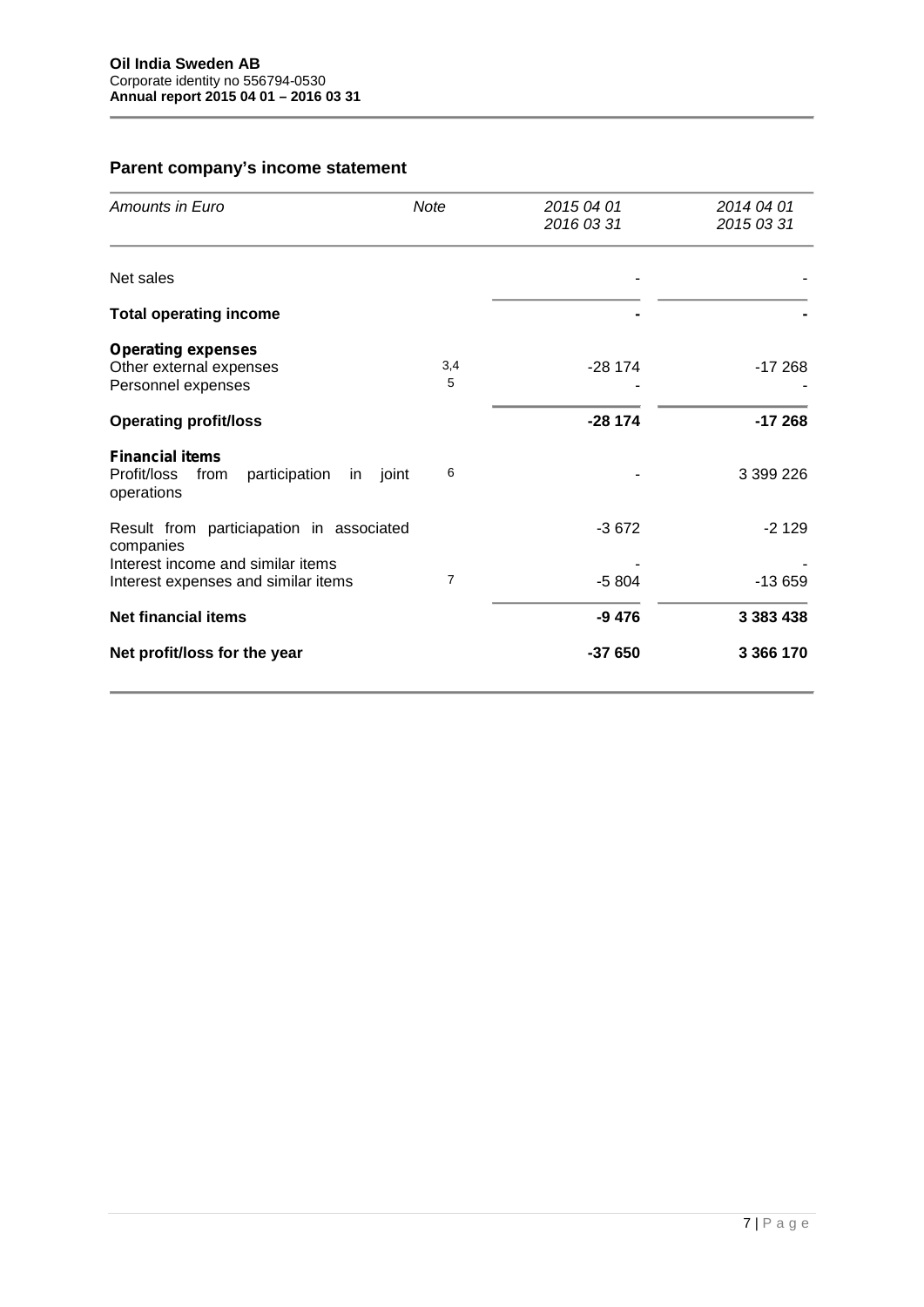| Amounts in Euro                                                            | <b>Note</b> | 2016 03 31           | 2015 03 31           |
|----------------------------------------------------------------------------|-------------|----------------------|----------------------|
| <b>ASSETS</b>                                                              |             |                      |                      |
| <b>Fixed assets</b>                                                        |             |                      |                      |
| <b>Financial fixed assets</b>                                              |             |                      |                      |
| Participation in associated companies<br>Participation in joint operations | 10<br>9     | 17 094<br>46 607 110 | 17 094<br>45 761 976 |
| Total financial fixed assets                                               |             | 46 624 204           | 45 779 070           |
| <b>Total fixed assets</b>                                                  |             | 46 624 204           | 45 779 070           |
| <b>Current assets</b>                                                      |             |                      |                      |
| Receivables, related parties                                               | 14          |                      |                      |
| Cash and cash equivalents                                                  |             | 5850                 | 13772                |
| <b>Total current assets</b>                                                |             | 5850                 | 13772                |
| <b>TOTAL ASSETS</b>                                                        |             | 46 630 054           | 45 792 842           |

# **Parent company's balance sheet**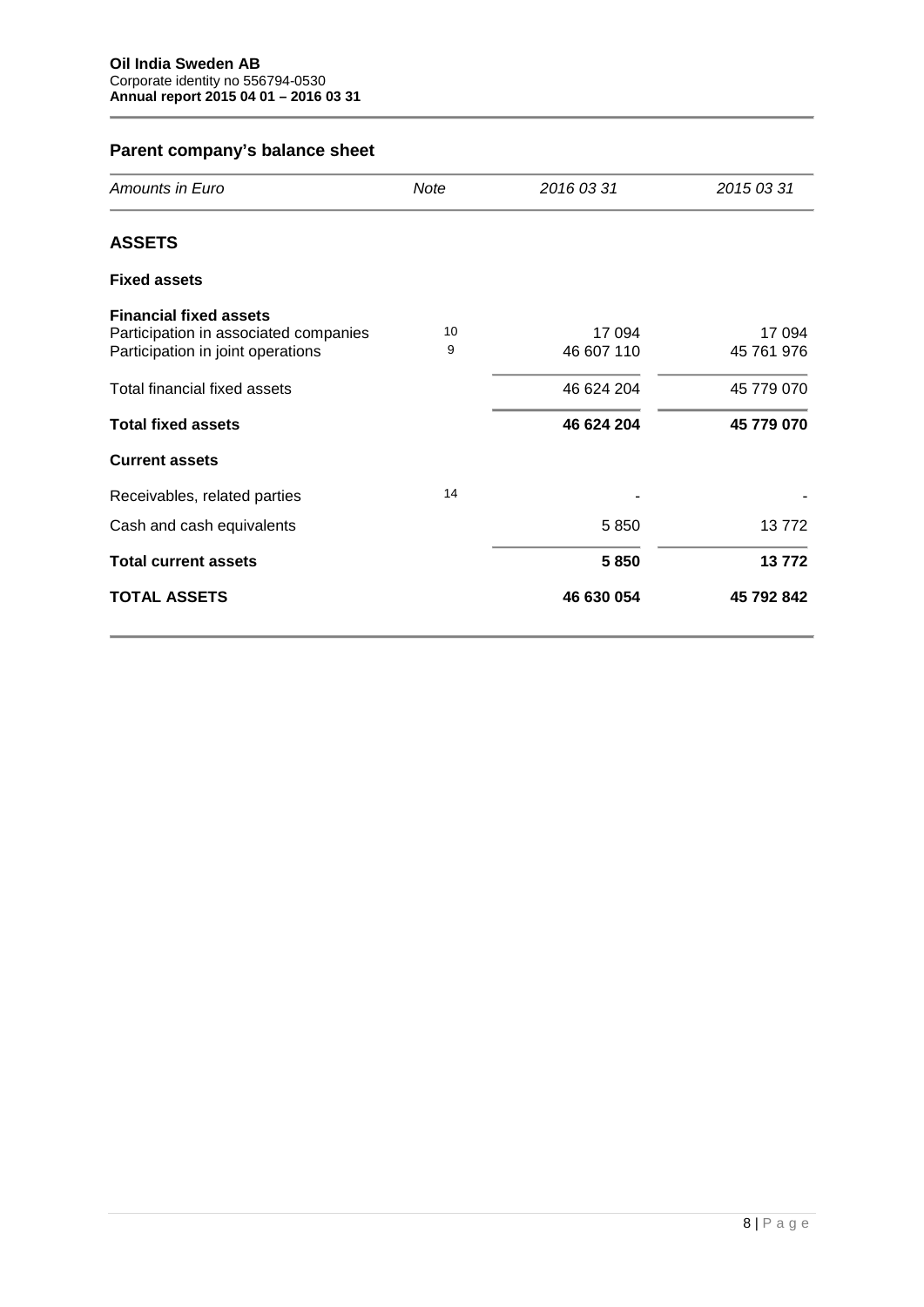# **Parent company's balance sheet**

| Amounts in Euro                                                  | Note | 2016 03 31 | 2015 03 31  |
|------------------------------------------------------------------|------|------------|-------------|
| <b>EQUITY AND LIABILITIES</b>                                    |      |            |             |
| <b>Equity</b>                                                    | 12   |            |             |
| Restricted equity                                                |      |            |             |
| Share capital                                                    |      | 46 023 734 | 46 023 734  |
| Issued share capital under registration<br>Non-restricted equity |      | 870 663    |             |
| Profit/loss carried forward                                      |      | $-255305$  | $-3621475$  |
| Net/profit for the year                                          |      | $-37650$   | 3 3 6 1 7 0 |
| <b>Total equity</b>                                              |      | 46 601 442 | 45 768 429  |
| <b>Current liabilities</b>                                       |      |            |             |
| Liabilities to related parties                                   | 14   | 11 530     | 10 948      |
| Accounts payable                                                 |      | 5 6 8 2    | 2 0 6 5     |
| Accrued expenses and prepaid income                              | 13   | 11 400     | 11 400      |
|                                                                  |      | 28 612     | 24 4 13     |
| <b>TOTAL EQUITY AND LIABILITIES</b>                              |      | 46 630 054 | 45 792 842  |

| Parent company's              | pledged assets and contingent liabilities |            |             |  |  |
|-------------------------------|-------------------------------------------|------------|-------------|--|--|
| <b>Amount in Euro</b>         | Note                                      | 2016 03 31 | 2015 03 31  |  |  |
| <b>Pledged assets</b>         |                                           | None       | <b>None</b> |  |  |
| <b>Contingent liabilities</b> |                                           | None       | None        |  |  |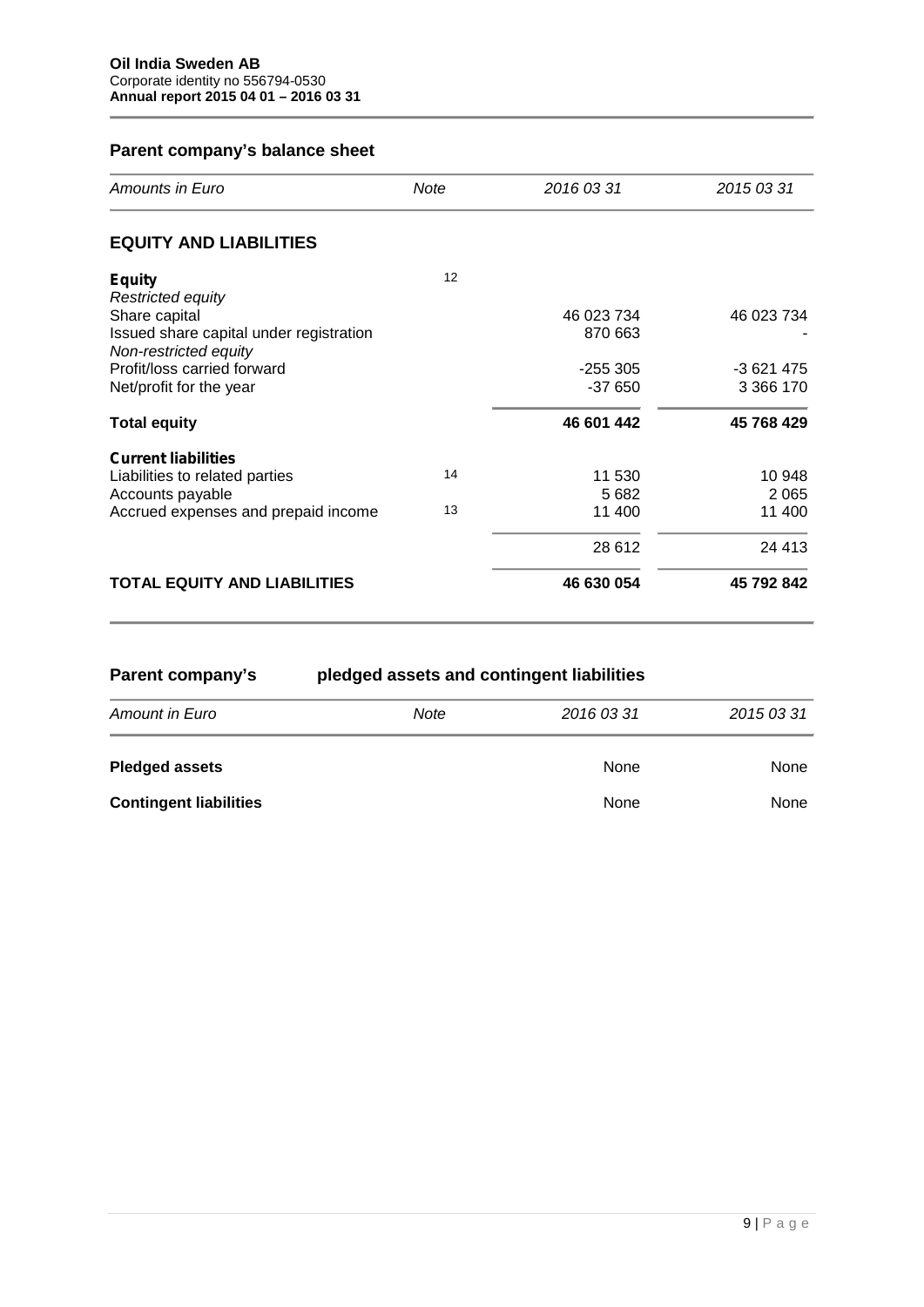# **Parent company's changes in equity**

| Closing balance 2016-03-31 | 46 023 734 | 870 663             | 292 955              | 46 601 442   |
|----------------------------|------------|---------------------|----------------------|--------------|
| New profit for the year    |            |                     | $-37650$             | $-37650$     |
| New share issue            |            |                     |                      |              |
| New share issue registered |            | 870 663             |                      | 870 663      |
| Opening balance 2015-04-01 | 46 023 734 |                     | $-255305$            | 45 768 429   |
| Closing balance 2015-03-31 | 46 023 734 |                     | $-255305$            | 45 768 429   |
| New profit for the year    |            |                     | 3 3 6 1 7 0          | 3 3 6 1 7 0  |
| New share issue            | 4 845 752  |                     |                      | 4 845 752    |
| New share issue registered | 3 853 852  | -3 853 852          |                      |              |
| Opening balance 2014-04-01 | 37 324 130 | 3 853 852           | -3 621 475           | 37 556 507   |
|                            | capital    | registration        | for the year         | Total equity |
|                            | Share      | capital under       | and profit           |              |
|                            |            | <b>Issued Share</b> | Retained<br>earnings |              |

# **Parent company's cash flow statement**

| Amounts in Euro                                                                                 | 2015 04 01 | 2014 04 01                                   |
|-------------------------------------------------------------------------------------------------|------------|----------------------------------------------|
|                                                                                                 | 2016 03 31 | 2015 03 31                                   |
| <b>Operating activities</b>                                                                     |            |                                              |
| Net profit/loss                                                                                 | $-37650$   | 3 366 170                                    |
| Adjustment for items not affecting cash flow<br>Write-down of participation in joint operations |            | -3 399 226                                   |
| Cash flow from operating activities before<br><b>Changes in operating capital</b>               | $-37650$   | - 33 056                                     |
|                                                                                                 |            |                                              |
| Cash flow from changes in operating capital                                                     |            |                                              |
| Increase(-)/Decrease(+) of operating receivables                                                |            |                                              |
| Increase(+)/Decrease(-) of operating liabilities                                                |            |                                              |
| Cash flow from operating activities                                                             |            | $-24605$                                     |
| <b>Investment activities</b>                                                                    |            |                                              |
| Participation in associated companies                                                           |            | $-16854$                                     |
| Acquisition of other securities held as fixed assets                                            |            | <u>-845 133 _ _ _ _ _ _ _ _ _ -4 850 747</u> |
| <b>Cash flow from investment activities</b>                                                     |            | -845 133 -4 867 602                          |
|                                                                                                 |            |                                              |
| <b>Financing activities</b><br>New share issue                                                  |            | 870 663 ____________ 4 845 752               |
| Cash flow from financing activities                                                             |            | 4 845 752                                    |
|                                                                                                 |            |                                              |
| Cash flow for the year                                                                          | $-7921$    | $-46455$                                     |
| Cash and cash equivalents at the beginning of the                                               |            |                                              |
| year                                                                                            | 13 772     | 60 227                                       |
| Cash and cash equivalents at the end of the year                                                | 5850       | 13772                                        |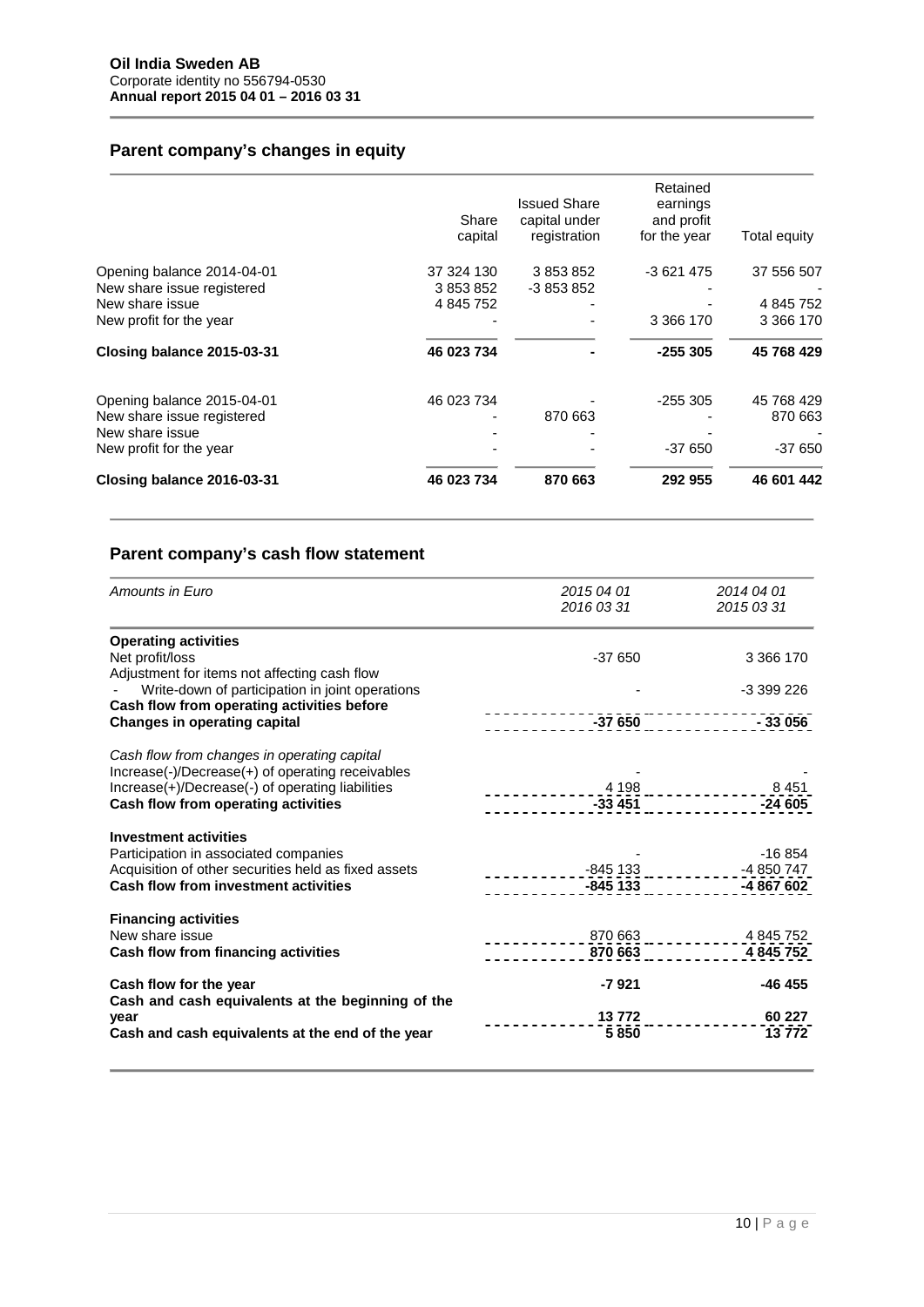# **Notes and accounting principles**

*Amount in Euro unless other stated*

*NOTE 1 Significant accounting principle*

#### **General**

Oil India Sweden AB, corporate identity number 556794-0530 is a Swedish private limited company registered in Stockholm, Sweden. The Company's address is c/o TMF Sweden AB, Sergels Torg 12, 6tr, SE-111 57, Stockholm.

The principal activities of the company, which was incorporated on the 20<sup>th</sup> November 2009, are to conduct owning of shares in other companies, perform administrative tasks and associate activities.

The consolidated accounts for the financial year 2015-04-01 – 2016-03-31 comprise of the Parent company, the participation in Indoil Netherlands B.V. a joint operations owned and run in partnership with IOC Sweden AB.

#### **Summary of key accounting principles**

The key accounting principles applied during the preparation of this annual report are presented below.

The accounting currency of the Parent company is Euro and the financial statements are presented in Euro.

Fixed assets and long-term liabilities essentially consist of amounts that are expected to be recovered or paid more than 12 months after the closing day. Current assets and current liabilities essentially consist solely of amounts that are expected to be recovered or paid within 12 months of the closing day.

# **Basis for preparing the reports**

The consolidated accounts have been prepared in accordance with the International Financial Reporting Standards (IFRS) published by the International Accounting Standards Boards (IASB), and the interpretations issued by the International Financial Reporting Interpretations Committee (IFRIC) as approved by the Commission of the European Communities for application in the European Union. RFR 2; Supplementary accounting rules for groups, issued by the Swedish Financial Reporting Board has also been used.

The Parent company has prepared its annual report in accordance with the Swedish Financial Reporting Board's standard RFR 2.3, the same accounting standards as used for the group, apart from when it is stated "accounting standards for the Parent company". The difference between the accounting principles for the group and the parent company are due to the fact that there are restrictions regarding the use of IFRS in the parent company regulated in the Swedish Annual Accounts Act or in some cases due to tax reasons.

#### **Valuation principles applied in the preparation of the financial statements**

Assets and liabilities are reported at historical cost, with the exception of certain financial assets and liabilities, which are measured at the fair value or amortized cost.

Financial assets and liabilities measured at fair value consist of financial assets classified as financial assets measured at fair value through profit/loss for the year or financial assets held for sale.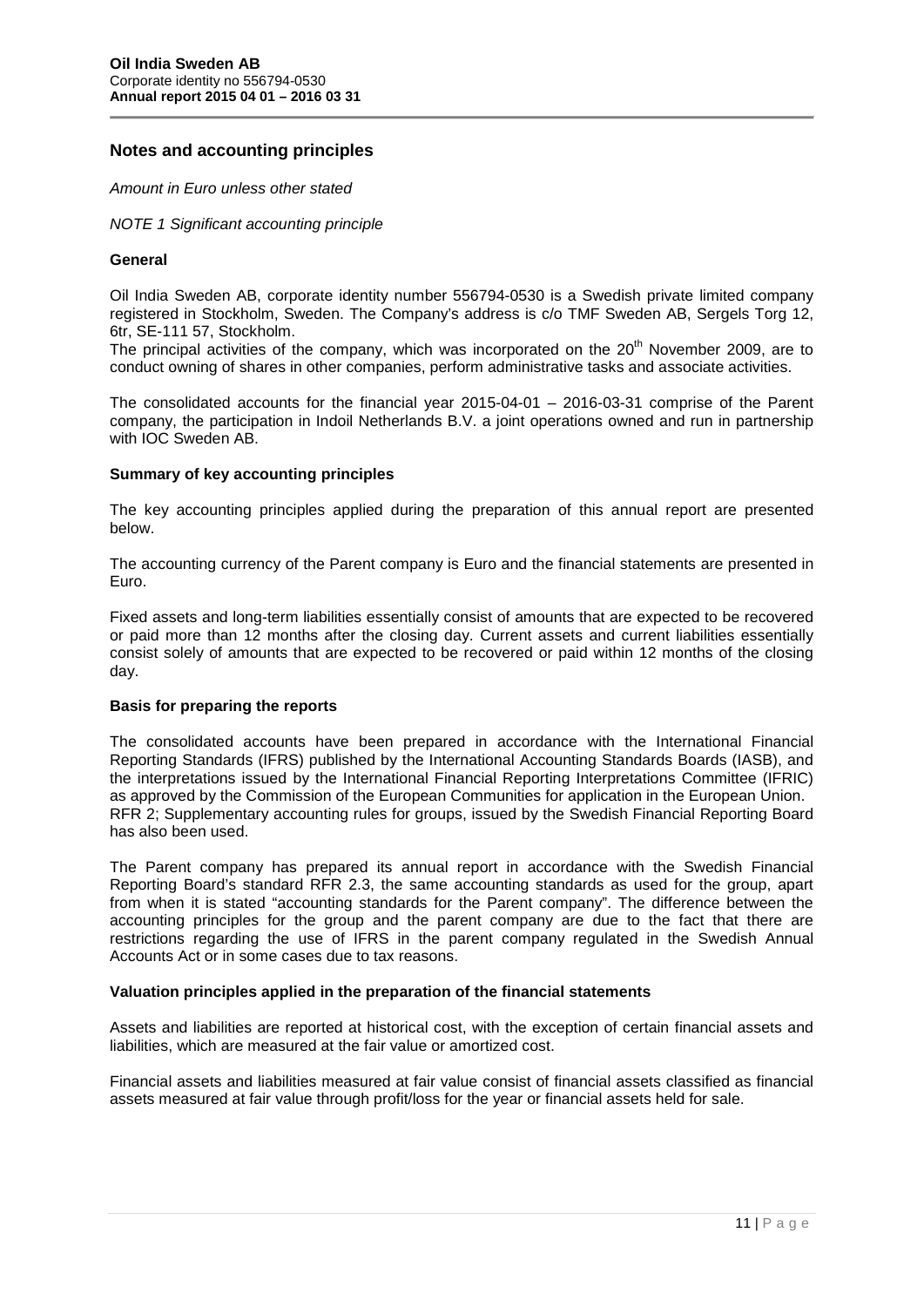### **Translation of foreign currency**

#### Transactions and balance sheet items

Transactions in foreign currencies are translated into functional currency at the exchange rate in force on the transaction date. Monetary assets and liabilities in foreign currencies are translated into the functional currency at the exchange rate in force on the balance sheet date. Exchange rate differences arising from the conversions are recognized in profit/loss for the year. Non-monetary assets and liabilities recognized at the value are converted into the functional currency at the rate in effect at the time of the fair value assessment.

#### Group companies

The results and financial position of all group companies that have an operational currency other than the presentation currency, are translated into the group's presentation currency as follows:

Assets and liabilities for each of the consolidated statements of financial position are translated according to the closing day rate.

Income and expenses for each of the income statements are translated according to the average exchange rate.

All translation differences are reported in other comprehensive income.

### **Assessments and estimates in the financial accounts**

Preparation of the financial statements in accordance with IFRS requires management to make assessments, estimations and assumptions that affect the application of the accounting principles and the figures reported for assets, liabilities, income and expenses. The actual outcome may deviate from these estimations that may cause material adjustments to the financial statements of the ensuing year are mainly the valuation of the financial fixed assets.

#### **Consolidated financial statements**

#### Joint arrangements

For accounting purposes, joint operations whereby the parties that have joint control of the operations have rights to the assets, and obligations for the liabilities, relating to the arrangement. Joint operations are consolidated in the consolidated accounts in accordance with the proportional method.

The proportional method entails that the proportional part belonging to the group, of the assets for which the group has joint control and the liabilities for which the group has a joint responsibility, are included in the consolidated statement of financial position. The consolidated statement of comprehensive income includes the proportional part belonging to the group of the income and expenses of the joint operations.

Intra-group receivables and liabilities, income or expenses and unrealized gains or losses arising from intra-group transactions between group companies are eliminated in full when preparing the consolidated accounts.

#### **Operating segments**

The operating segments are organized in a compatible way with the internal financial reporting to the senior management. The senior management is the function who is responsible for allocation of resources and monitoring the financial outcome of the operating segments.

In this group, the board of directors in the parent company has the function as the senior management, making the strategic decisions.

#### **Income**

returns and<br>12 | P a g e Income encompasses the fair value of what has been received or is expected to be received for sold goods and services in the group's operating activities. Income is reported excluding VAT, returns and discounts and after elimination of intra-group sales.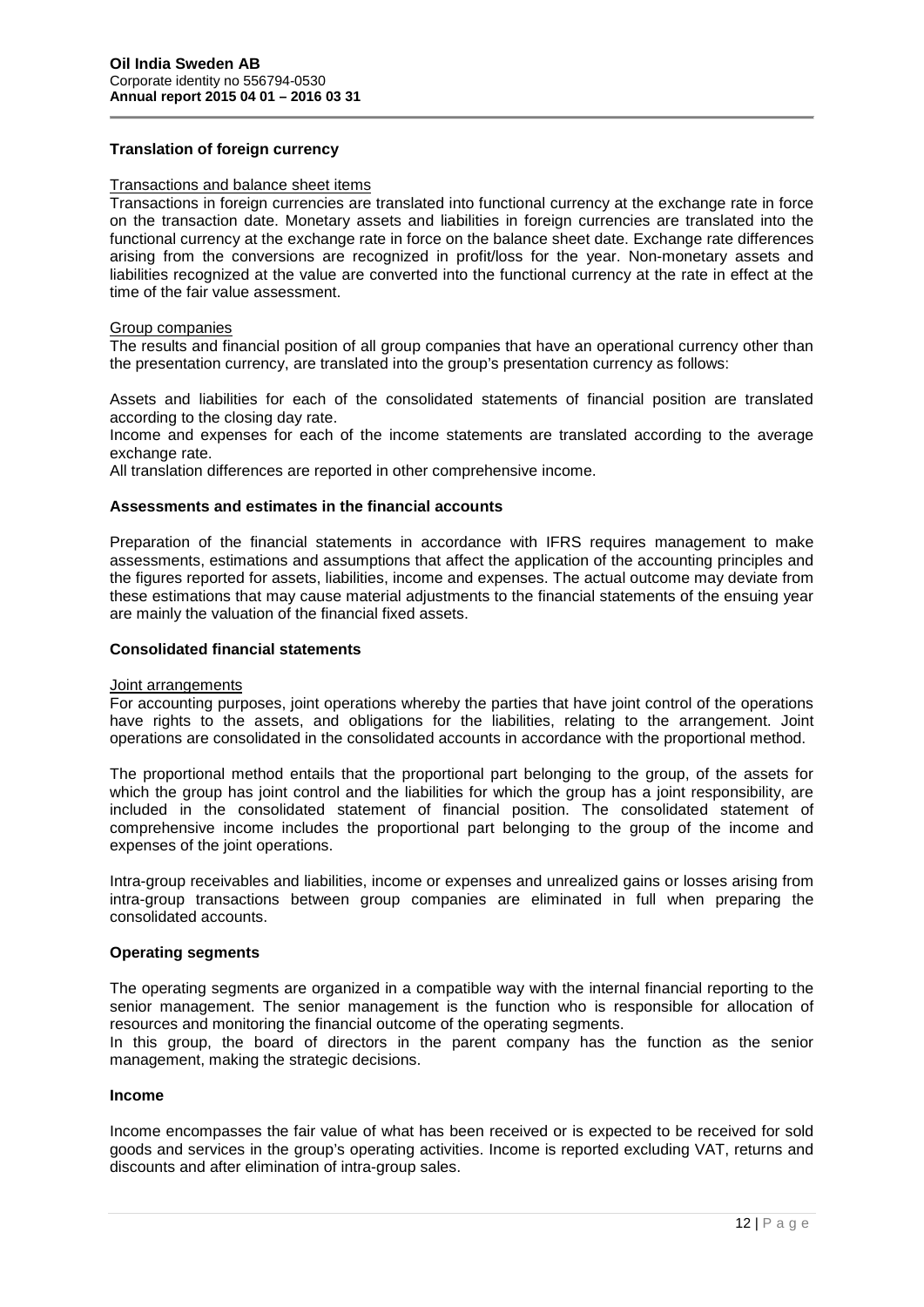The group reports income when the amount can be measured in a reliable manner, when it is likely that future economic benefits will accrue to the company.

#### **Other operating income**

Costs arising from subordinated activities within the principal operation are presented as the other operating income.

#### **Other operating costs**

Costs arising from subordinated activities within the principal operation concerning operational receivables and operational liabilities are presented as other operational costs.

#### **Taxes**

The period's tax expense is made up of actual tax expense for the year and changes in the provision for deferred tax liabilities and changes in the presented value of the deferred tax receivables.

The actual tax liability is based on the taxable income for the year. The taxable income diverge from net profit/loss for the year as presented in the income statement, as the taxable income can contain either nontaxable income or non-tax deductible expenses, that are not deductible in the actual financial year, or taxable or deductible in other years than the actual financial year.

The actual tax liability has been calculated using the tax rates decided upon the balance sheet date.

Deferred tax is the tax as the company expects to pay or receive based on the differences between the presented values of assets and liabilities in the balance sheet and the equivalent taxable values.

Deferred tax assets (receivables) for taxable losses carried forward will only be presented if it is likely to use them in future and only to the expected decreased future tax expenses.

#### **Financial assets**

The group classifies its financial assets according to the following categories: financial assets measured at fair value in profit/loss, loan receivables and accounts receivables. The classification is based on the reason for the purchase of the financial assets.

Financial assets recognized as assets in the consolidated statement of financial position include cash and cash equivalents, accounts receivables, financial investments and derivatives.

Financial assets which are not derivatives are initially recognized at a cost corresponding to the assets fair value including direct expenses. Exceptions are those financial assets recognized at fair value via profits/loss, which are recognized at fair value excluding transaction expenses.

Loan receivables and accounts receivables are non-derivative financial assets with fixed or determinable payments that are not quoted in a active market.

Loan receivables are measured at the amortized cost, based on the effective interest calculated at the time of acquisition. Accounts receivables are recognized at the amount estimated to be paid after deduction for bad debts. Provision for bad debts is recognized in the operating expenses.

#### **Cash and cash equivalents**

Cash and cash equivalents comprise cash and instantly accessible balances at banks and equivalent institutions, as well as current investments with a term from the acquisition date of less than three months which are exposed to only a negligible risk of fluctuation.

#### **Financial liabilities**

/loss or as<br>13 | P a g e Financial liabilities are classified as financial liabilities measured at fair value in profit/loss or as financial liabilities measured at the amortized cost.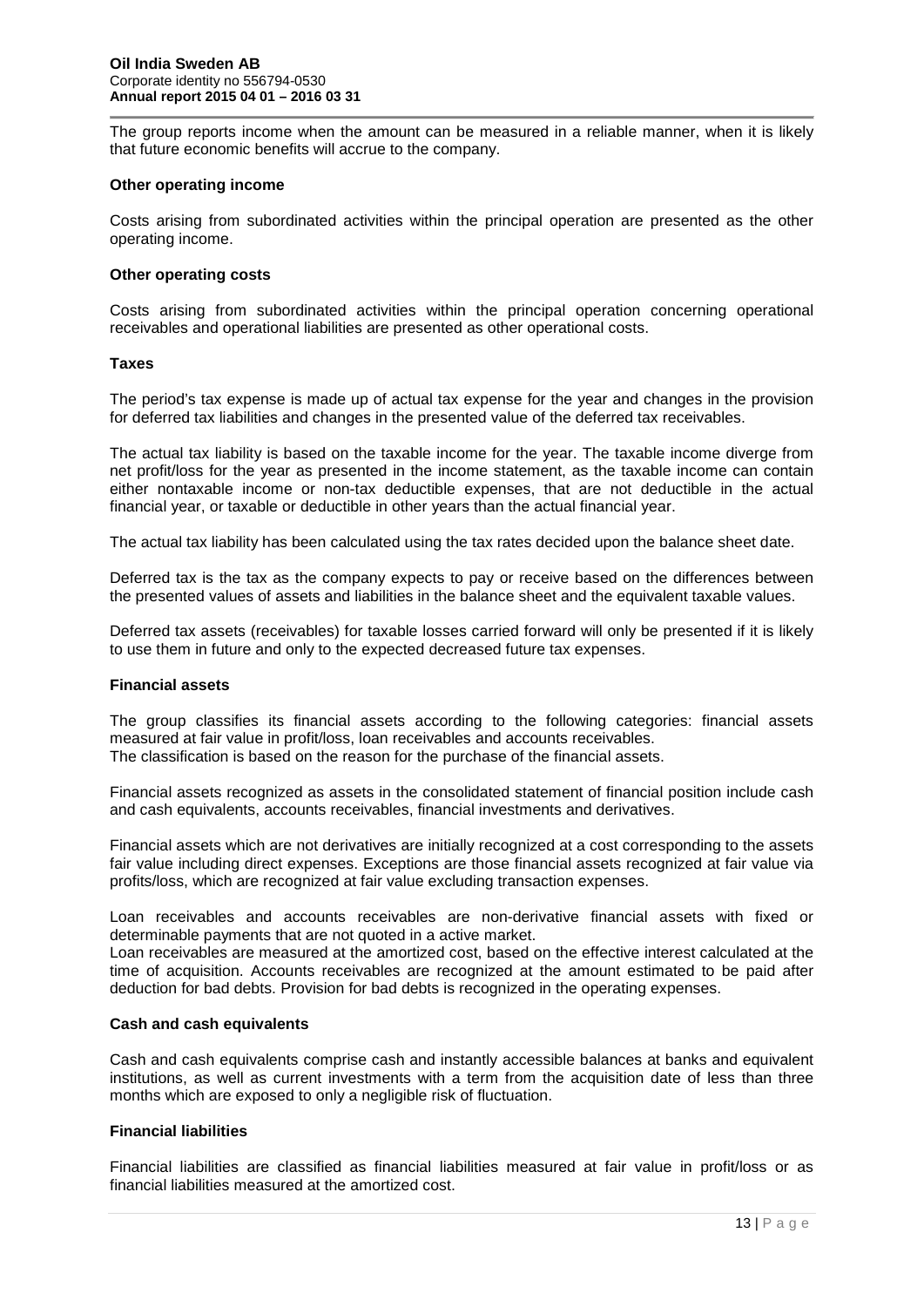Accounts payables are obligations to pay for goods or services purchased in the operation from suppliers. Accounts payables are classified as current liabilities when they are due for payment within one year from the balance sheet date. Otherwise they are classified as long-term liabilities.

#### **Earnings per share**

The calculation of earnings per share is based on group profit for the year attributable to the Parent company's shareholders and the weighted average number of shares outstanding during the year.

#### **Contingent liabilities**

A contingent liability is recognized when there is a possible obligation arising from past events and the existence of which is substantiated only by one or more uncertain future events, or when there is an obligation which is not recognized as a liability or provision because it is not likely that an outflow of resources will be required.

#### **Parent company's accounting principles**

The differences between the accounting principles of the Group and the Parent company are due to the restrictions in the Swedish Annual Accounts Act for the use of IFRS in the Parent company and the tax regulations that make it possible to use in other accounting principles in a legal entity than the group accounts.

#### **Participation in joint operations**

Participation in joint operation is recognized in the Parent company in accordance with the cost method. Write-down of the booked value has been made at the balance sheet date to the equity value corresponding to the part belonging to the company in the joint operation.

#### **Participation in associated companies**

Participation in associated companies is recognized in the Parent company in accordance with the cost method. The Parent company's part of Net profit and loss in the associated company is recognized in the Profit and Loss statement to a value equal to the percentage holding of the shares in the associated company and in the balance sheet as a current receivable or liability from related party.

#### **Restricted and non-restricted equity**

In the Parent company's balance sheet the equity is divided into restricted and non-restricted equity in accordance with the Swedish Annual Accounts Act.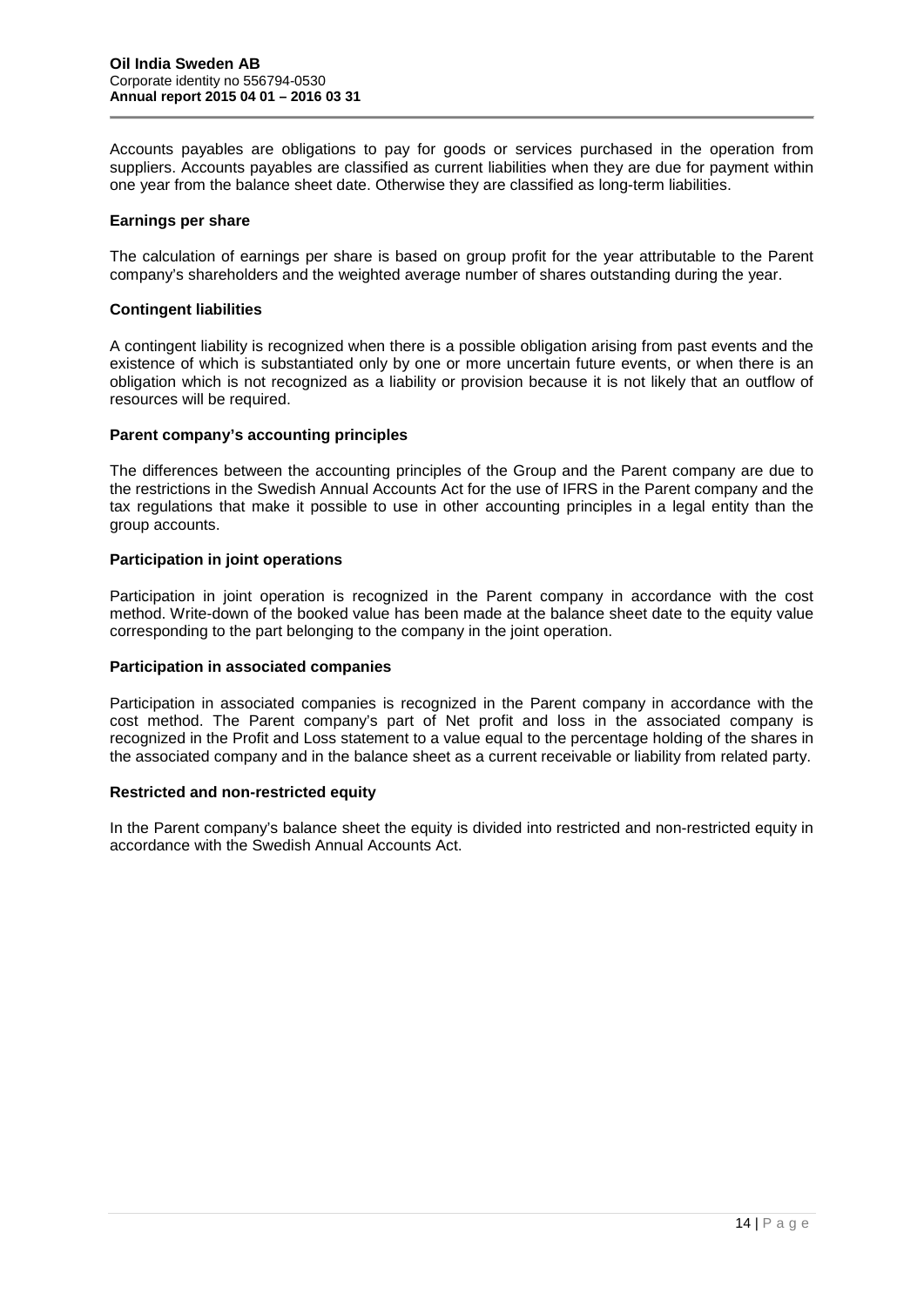# **Note 2 Reporting per segment**

.

The operating segments are organized in a compatible way with the internal financial reporting to the senior management prepared by the Parent company (Oil India Sweden AB) and the joint operation (Indoil Netherlands) including reports from the joint arrangement involved in Project Carabobo in Venezuela.

| $2014 - 04 - 01 - 2015 - 03 - 31$  | Oil India<br>Sweden | Indoil<br><b>Netherlands</b> | Other      | Total       |
|------------------------------------|---------------------|------------------------------|------------|-------------|
| Net sales                          |                     | 2 241 654                    |            | 2 241 654   |
| Operating profit/loss              | $-17268$            | $-40904$                     |            | $-58172$    |
| Profit/loss before tax             | 3 3 6 1 7 0         | -42 748                      | $-3399226$ | $-75806$    |
| Net profit for the year            | 3 3 6 1 7 0         | $-42748$                     | -3 399 226 | $-75806$    |
| Assets                             | 45 792 842          | 55 014 075                   |            | 100 806 917 |
| Whereof intra-group assets         | -45 761 976         |                              |            | -45 761 976 |
| Assets excluding intra-group       |                     |                              |            |             |
| assets                             | 30 866              | 55 014 075                   |            | 55 044 941  |
| Liabilities                        | 24 4 13             | 2 349 666                    |            | 2 374 079   |
| Whereof intra-group liabilities    |                     |                              |            |             |
| excluding<br>Liabilities<br>intra- |                     |                              |            |             |
| group liabilities                  | 13 4 65             | 2 349 666                    |            | 2 374 079   |

|                                    | Oil India   | Indoil             |       |             |
|------------------------------------|-------------|--------------------|-------|-------------|
| 2015-04-01 - 2016-03-31            | Sweden      | <b>Netherlands</b> | Other | Total       |
| Net sales                          |             | 335 681            |       | 335 681     |
| Operating profit/loss              | $-28174$    | $-40.901$          |       | $-69075$    |
| Profit/loss before tax             | $-37650$    | -41 430            |       | $-7900$     |
| Net profit for the year            | $-37650$    | $-41430$           |       | $-79000$    |
| Assets                             | 46 630 054  | 51 602 857         |       | 98 232 911  |
| Whereof intra-group assets         | -46 607 109 |                    |       | -46 607 109 |
| Assets excluding intra-group       |             |                    |       |             |
| assets                             | 22 945      | 51 602 857         |       | 51 625 802  |
| Liabilities                        | 28 612      | 747 121            |       | 775 733     |
| Whereof intra-group liabilities    |             |                    |       |             |
| Liabilities<br>excluding<br>intra- |             |                    |       |             |
| group liabilities                  | 28 612      | 747 121            |       | 775 733     |

#### **Note 3 Other external expenses**

|                         |                          |            | Parent     | Parent      |
|-------------------------|--------------------------|------------|------------|-------------|
|                         | Group                    | Group      | company    | company     |
|                         | 2015-04-01               | 2014-04-01 | 2015-04-01 | 2014-04-01  |
|                         | 2015-03-31<br>2016-03-31 |            | 2016-03-31 | 2015-03-31  |
| Administrative expenses | 39 853                   | 45 45 6    | 9 2 1 5    | 11 267      |
| Audit fees              | 24 405                   | 8937       | 6 3 2 6    | 2 2 3 5     |
| Other expenses          | 340 498                  | 2 245 434  | 12 633     | 3766        |
|                         | 404 756                  | 2 299 827  | 28 174     | 17 268      |
|                         |                          |            |            | $15$   Page |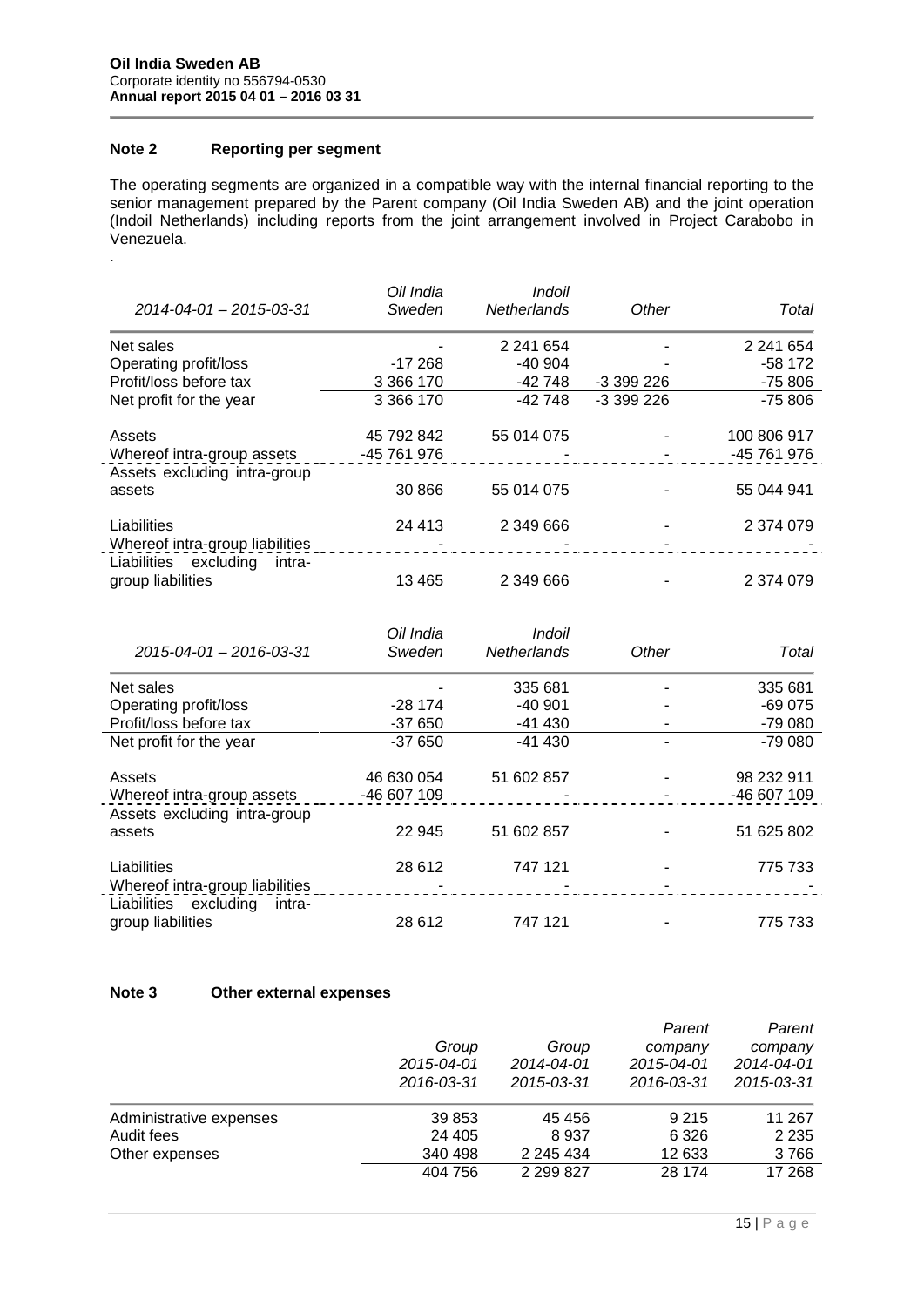# **Note 4 Remuneration to auditors**

|                                         |                          |                          | Parent     | Parent     |
|-----------------------------------------|--------------------------|--------------------------|------------|------------|
|                                         | Group                    | Group                    | company    | company    |
|                                         | 2015-04-01<br>2016-03-31 | 2014-04-01               | 2015-04-01 | 2014-04-01 |
|                                         |                          |                          | 2015-03-31 | 2016-03-31 |
| Audit assignment, Ernst & Young         | 6 3 2 6                  | 2 2 3 5                  | 6 3 2 6    | 2 2 3 5    |
| Audit assignment, KPMG                  | 18 079                   | 6702                     | ۰          | -          |
| Audit<br>PriceWaterhouse<br>assignment, |                          |                          |            |            |
| Coopers                                 |                          | $\overline{\phantom{0}}$ | ۰          | ۰          |
|                                         | 24 405                   | 8937                     | 6 3 2 6    | 2 2 3 5    |

# **Note 5 Personnel**

The group has not had any employees during the financial year. Neither salaries nor remunerations have been paid.

| The board of directors<br>Number of persons in the board | 2015 04 01<br>2016 03 31 | whereof<br>women | 2014 04 01<br>2015 03 31 | whereof<br>women |  |
|----------------------------------------------------------|--------------------------|------------------|--------------------------|------------------|--|
| <b>Parent company</b><br><b>Directors</b>                | 4                        |                  | 4                        |                  |  |
| The group<br><b>Directors</b>                            | 8                        |                  | 8                        |                  |  |

# **Note 6 Profit/loss from participation in joint operation**

|                                                | 2015 04 01<br>2016 03 31 | 2014 04 01<br>2015 03 31 |
|------------------------------------------------|--------------------------|--------------------------|
| Reversal of write-down in joint operation      | $\overline{\phantom{a}}$ | 3 399 226                |
| Write-down of participation in joint operation | ۰                        | ۰                        |
|                                                | $\blacksquare$           | 3 399 226                |

### **Note 7 Financial expenses**

|                                          |            |            | Parent     | Parent     |
|------------------------------------------|------------|------------|------------|------------|
|                                          | Group      | Group      | company    | company    |
|                                          | 2015-04-01 | 2014-04-01 | 2015-04-01 | 2014-04-01 |
|                                          | 2016-03-31 | 2015-03-31 | 2016-03-31 | 2015-03-31 |
| Exchange rate losses on financial assets |            |            |            |            |
| and liabilities                          | 5 3 2 5    | 14 4 8 2   | 5 3 0 3    | 13 151     |
| Other financial expenses                 | 1 008      | 1 0 2 2    | 501        | 508        |
|                                          | 6 3 3 3    | 15 504     | 5804       | 13 659     |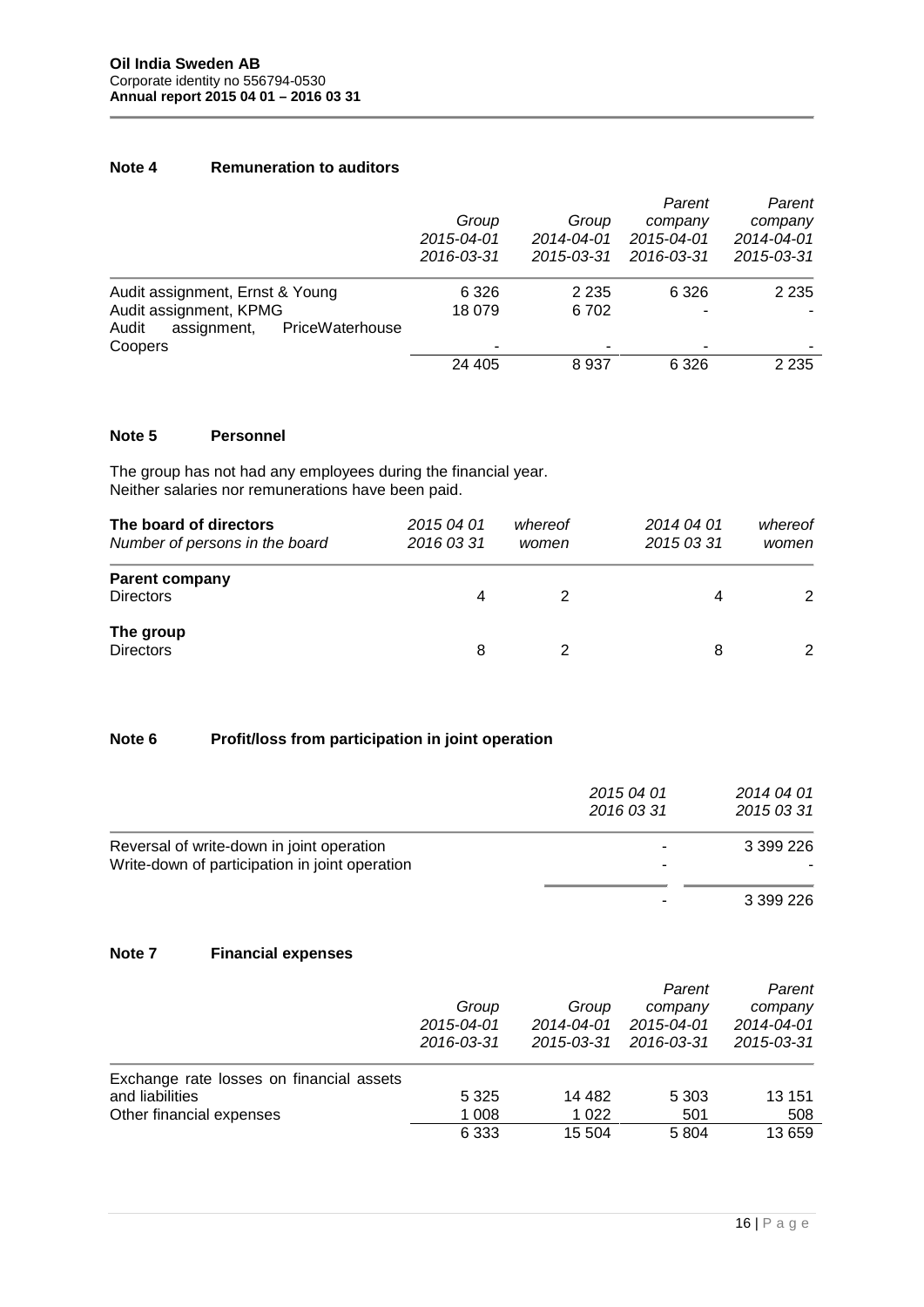### **Note 8 Other securities held as fixed assets**

|                                    | 2016 03 31 | 2015 03 31 |
|------------------------------------|------------|------------|
| Group                              |            |            |
| Opening balance                    | 52 663 547 | 37 512 542 |
| Investment                         | 806 805    | 4 726 608  |
| Exchange rate adjustment           | -2 595 669 | 10 424 397 |
| Closing balance                    | 50 874 683 | 52 663 547 |
| Net value at the end of the period | 50 874 683 | 52 663 547 |

The joint operation Indoil Netherlands B.V. holds 7% of the voting rights as well as the number of shares in Petrocarabobo S.A. Venezuela and 24.2% of the voting rights as well as the number of shares in Carabobo Ingenieria y Construcciones S.A., Venezuela.

Indoil Netherlands maintains a non-interest bearing intercompany position with its investment Carabobo Ingenieria y Construcciones S.A. It is the intention that this intercompany position will be converted into capital. No conversion date has been agreed. During the year under review the Company contributed an additional amount of USD 57,521 in total (USD 28,760.50 for Oil India Sweden AB). Amounts are reported as investment in a consolidated statement of financial positions.

### **Note 9 Participation in joint operation**

|                                                         | 2016 03 31                 | 2015 03 31                           |
|---------------------------------------------------------|----------------------------|--------------------------------------|
| Parent company                                          |                            |                                      |
| Opening balance<br>Investment<br>Reversal of write-down | 45 761 976<br>845 134<br>۰ | 37 512 002<br>4 850 747<br>3 399 227 |
| Closing balance                                         | 46 607 110                 | 45 761 976                           |
| Net value at the end of the period                      | 46 607 110                 | 45 761 976                           |

#### **Specification of the Parent company's participation in joint operation**

| <b>Subsidiaries</b>                                                         | Corporate<br><i>identity no</i> | Participation<br>in $\%$ | 2015-2016<br>Profit/loss for<br>the year | 2016-03-31<br>Total equity | 2016-03-31<br>Net value |
|-----------------------------------------------------------------------------|---------------------------------|--------------------------|------------------------------------------|----------------------------|-------------------------|
| Indoil Netherlands B.V.,<br><b>Netherlands</b>                              | 34 313 115                      | 50%                      | -83 862                                  | 101 711 471                |                         |
| Registered address: Amsterdam<br>Whereof belongs to Oil India Sweden's part |                                 |                          | $-41431$                                 | 50 855 736                 | 46 606 710              |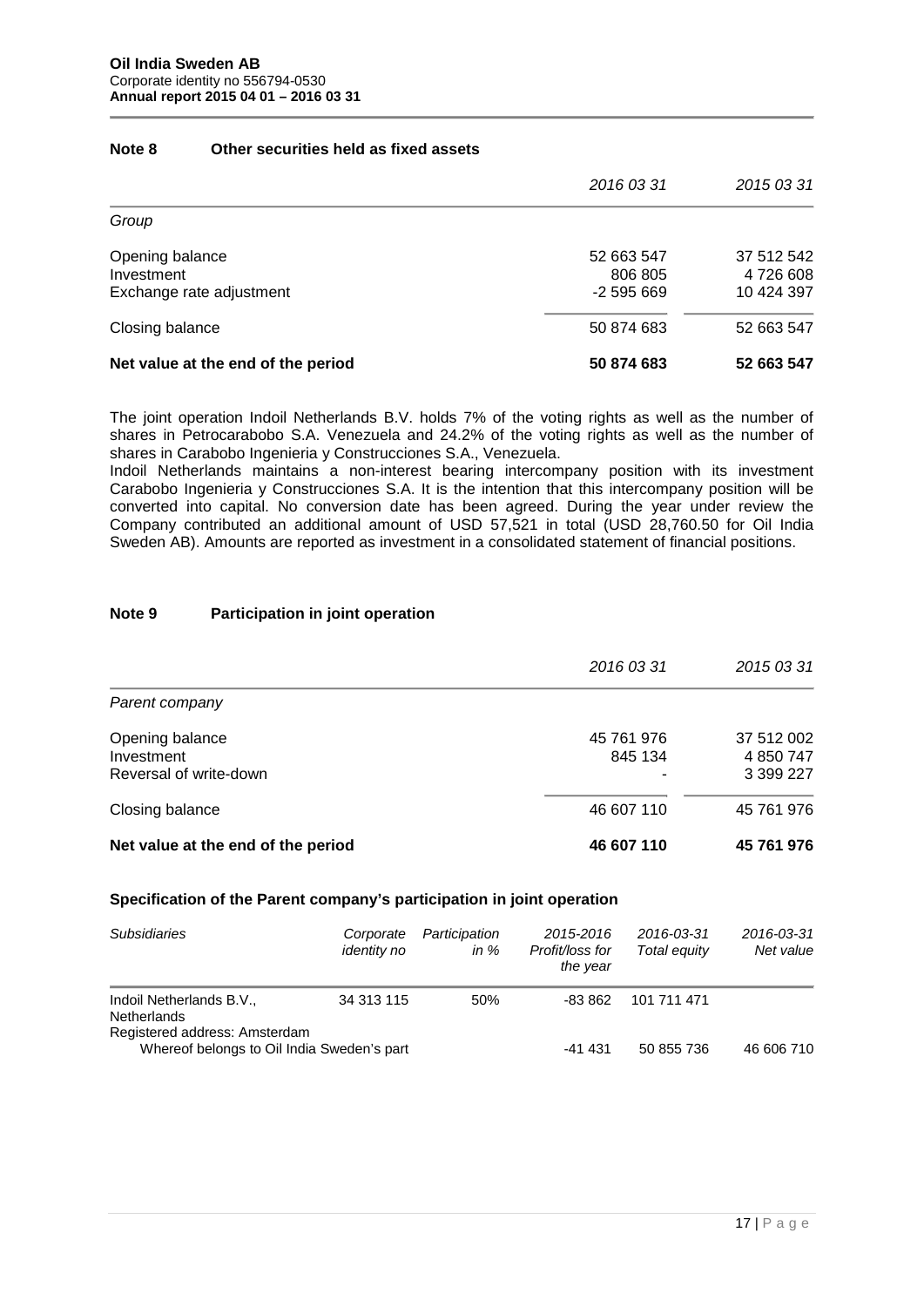### **Note 10 Investments in associates**

|                                                            | 2016 03 31 | 2015 03 31    |
|------------------------------------------------------------|------------|---------------|
| Mother company                                             |            |               |
| Incoming balance<br>Investments - contribution during year | 17 094     | 240<br>16 854 |
| Closing balance                                            | 17 094     | 17 094        |
| Net amount at the end of the period                        | 17 094     | 17 094        |

# **Specification of Parent Company's holdings in associated companies**

| Associated companies                                                        | Corporate<br><i>identity no</i> | Participation<br>in $%$ | 2015-2016<br>Profit/loss for<br>the year | 2016-03-31<br>Total equity | 2016-03-31<br>Net value |
|-----------------------------------------------------------------------------|---------------------------------|-------------------------|------------------------------------------|----------------------------|-------------------------|
| Oil India Cyprus Ltd, Säte:<br>Nicosia, Cypern                              | HE295721                        | 24%                     | $-15.301$                                | -2 797                     |                         |
| Registered address: Amsterdam<br>Whereof belongs to Oil India Sweden's part |                                 |                         | $-3672$                                  | -671                       | 17 094                  |

# **Note 11 Prepaid expenses and accrued income**

|                        | 2016 03 31 | 2015 03 31 |
|------------------------|------------|------------|
| Group                  |            |            |
| Other prepaid expenses | 3 2 3 8    | 3 2 1 8    |
|                        | 3 2 3 8    | 3 2 1 8    |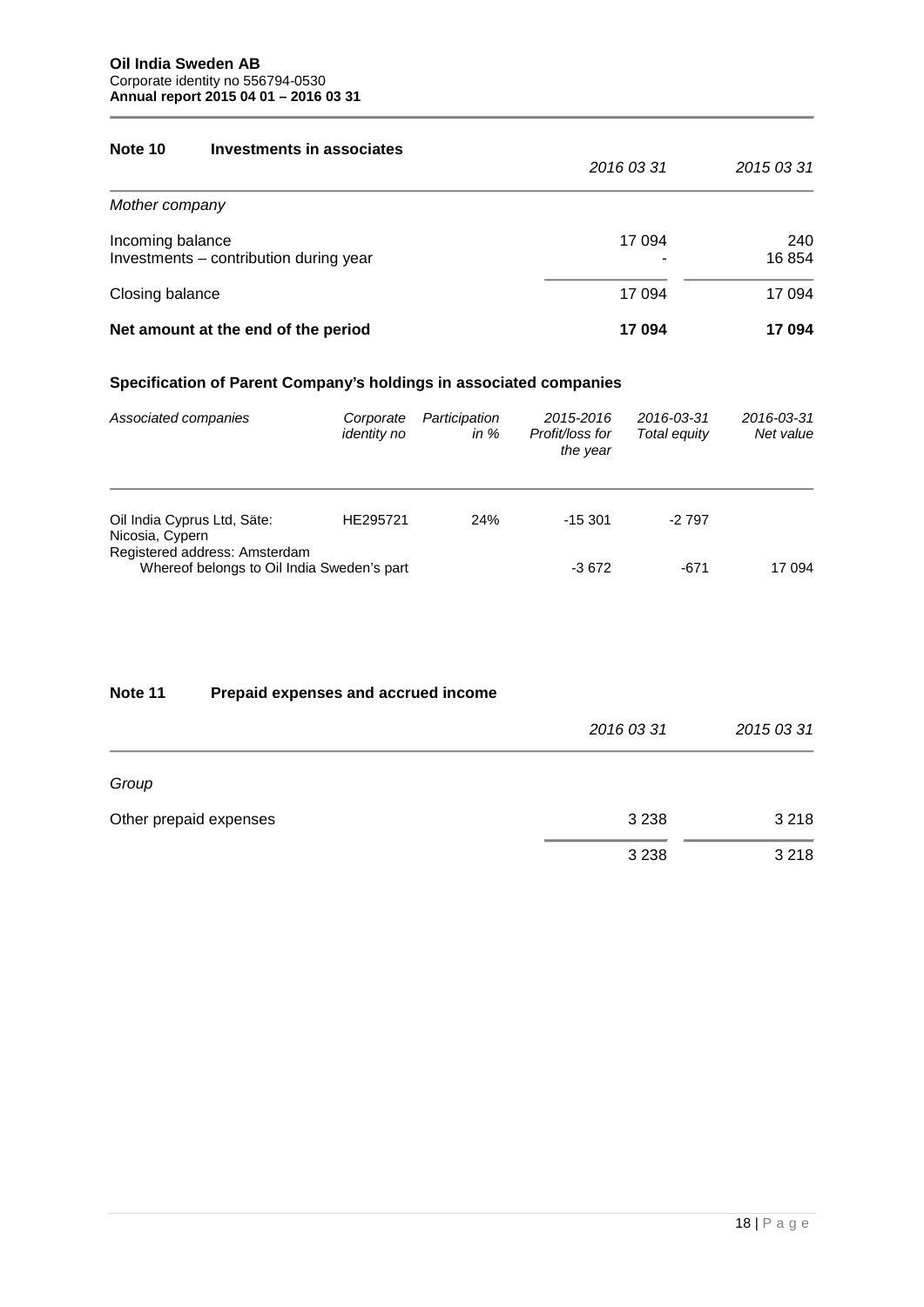# **Note 12 Equity**

| Date                                                                          |                                               | Number of shares |             | Share capital |
|-------------------------------------------------------------------------------|-----------------------------------------------|------------------|-------------|---------------|
| 2009-11-20                                                                    | Incorporation                                 | 1 0 0 0          | <b>SEK</b>  | 100 000       |
| 2010-07-07                                                                    | New share issue                               | 1 373 650        | <b>SEK</b>  | 137 365 000   |
| Total March 31, 2011                                                          | 1 374 650                                     | <b>SEK</b>       | 137 465 000 |               |
| 2011-04-01                                                                    | Recalculation of share capital to Euro due to |                  |             |               |
|                                                                               | change of accounting currency                 |                  | Euro        | 15 388 619,60 |
| 2012-03-27                                                                    | New share issue (registered 2012-04-10)       | 1 342 286        | Euro        | 15 026 220,63 |
| Total March 31, 2012                                                          |                                               | 2716936          |             | 30 414 840,23 |
| 2013-03-28                                                                    | New share issue (registered 2013-04-24)       | 617 204          | Euro        | 6 909 290,18  |
|                                                                               | Total March 31, 2013                          | 3 3 3 4 1 4 0    |             | 37 324 130,41 |
| 2014-03-28<br>New share issue (registered 2014-04-22)<br>Total March 31, 2014 |                                               | 344 263          | Euro        | 3 853 852,15  |
|                                                                               |                                               | 3 678 403        |             | 41 177 982,56 |
| 2015-03-20<br>Total March 31, 2015                                            | New share issue (registered 2015-03-20)       | 432 869          | Euro        | 4 845 752,02  |
|                                                                               |                                               | 4 111 272        |             | 46 023 734,58 |
| 2016-03-31                                                                    | New share issue (registered 2016-04-21)       | 77 776           | Euro        | 870 663,43    |
|                                                                               | Total March 31, 2016                          | 4 189 048        |             | 46 894 398,02 |

| Average number of shares financial year 2015-04-01 - 2016-03-31           | 4 102 418 |
|---------------------------------------------------------------------------|-----------|
| Average number of shares financial year 2014-04-01 - 2015-03-31           | 3 692 634 |
| Average number of shares financial year $2013 - 04 - 01 - 2014 - 03 - 31$ | 3 336 970 |
| Average number of shares financial year 2012-04-01 - 2013-03-31           | 2 722 009 |
| Average number of shares financial year 2011-04-01 - 2012-03-31           | 1 389 360 |

# **Note 13 Accrued expenses and prepaid income**

|                         | Group<br>2016-03-31 | Group<br>2015-03-31 | Parent<br>company<br>2016-03-31 | Parent<br>company<br>2015-03-31 |
|-------------------------|---------------------|---------------------|---------------------------------|---------------------------------|
| Accrued audit fees      | 15 4 69             | 12 346              | 6 0 0 0                         | 6 0 0 0                         |
| Accrued accounting fees | 11 945              | 5997                | 3 0 0 0                         | 3 0 0 0                         |
| Other accrued expenses  | 3 9 0 7             | 4 3 6 5             | 2 4 0 0                         | 2 4 0 0                         |
|                         | 31 321              | 22 708              | 11 400                          | 11 400                          |

# **Note 14 Transactions with related parties**

Oil India Sweden AB is a wholly-owned subsidiary to Indian Oil India Limited. The company is related with its parent company and the joint operation Indoil Netherlands B.V.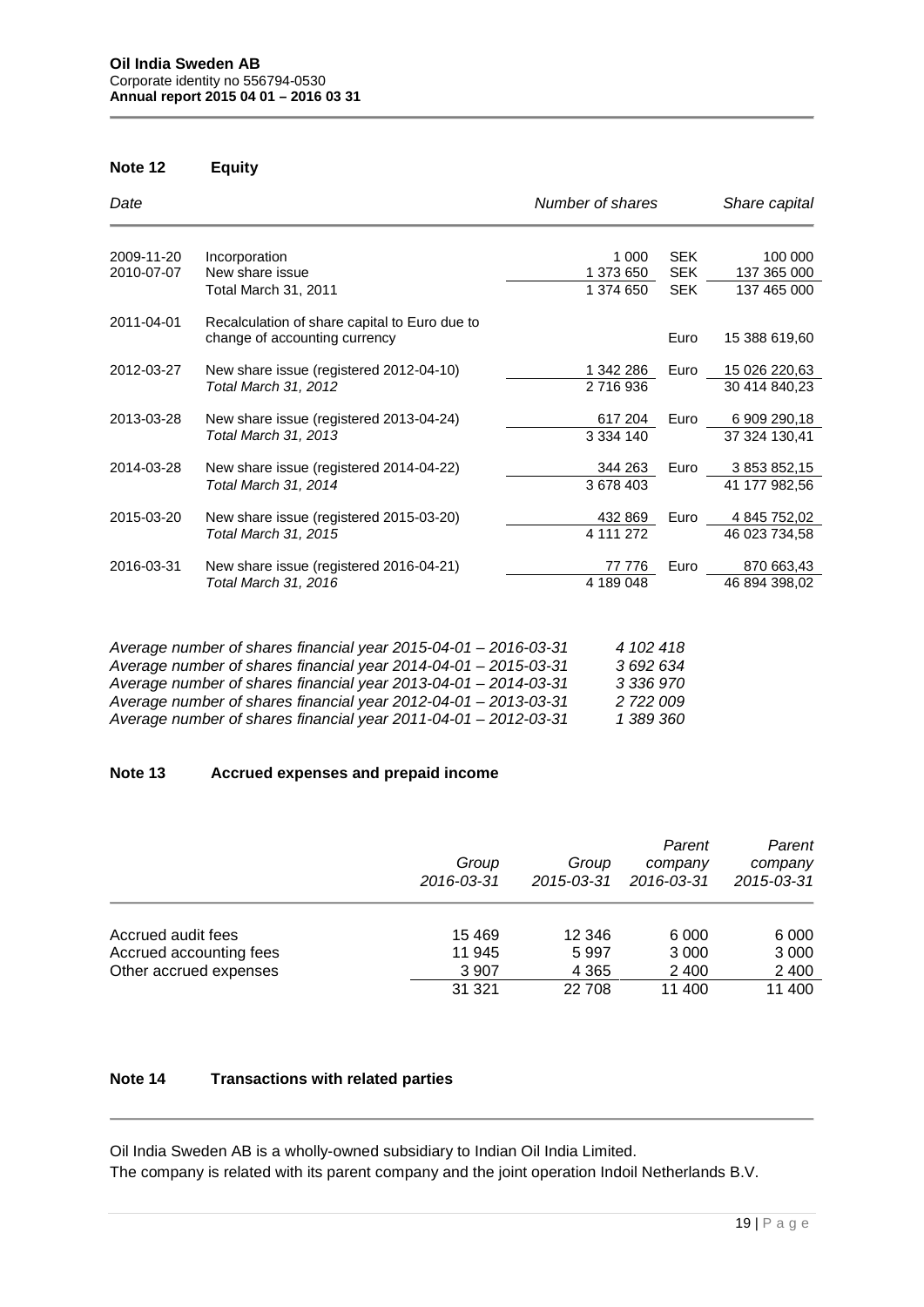No purchases or sales have been made within the group.

Transactions with related parties

| Parent company                                        | 2016 03 31 | 2015 03 31 |  |
|-------------------------------------------------------|------------|------------|--|
| Receivables from Oil India Cyprus Ltd                 |            | -          |  |
| Liabilities to related parties - Oil India Cyprus Ltd | 11 530     | 10 948     |  |

Indoil Netherlands B.V. entered into a Secondment Agreement with effective date 21 January 2011. It was agreed to second certain personal from the Company or its affiliates to Carabobo Ingenieria y Construcciones, S.A. For this purpose Indoil Netherlands B.V. raised invoices for manpower cost to Carabobo Ingenieria y Construcciones, S.A. for the period 1 April 2015 till 31 March 2016.

In respect to general and administrative expenses, the Indoil Netherlands B.V. entered into Secondment Agreement with effective date 21 January 2011. It was agreed to second certain personnel from ultimate shareholders of Indoil Netherlands B.V. to Indoil Netherlands B.V.. For this purpose Indoil Netherlands B.V. received invoices for manpower cost for a total amount of USD 1,093,182 for the year under review. During the year under review Indoil Netherlands B.V. was not able to fulfill some of the stipulated positions considering requirements of knowledge of local language and procedures. Due to non-supply of enough manpower, Carabobo Ingenieria y Construcciones, S.A. has demanded cost for non-supply of manpower amounting to USD 369,518. Since, the requisite number of manpower were not provided by IOC/Oil India Ltd., the amount is recovered from IOC/Oil India Ltd respectively.

| Group                                                 | 2016 03 31 | 2015 03 31      |
|-------------------------------------------------------|------------|-----------------|
| Receivable from Carabobo Ingenieria y Construcciones, |            |                 |
| S.A.                                                  | 728 961    | 2 3 3 3 3 3 3 8 |
| Liabilities to foreign group company                  | -727 200   | $-2338358$      |
| Group                                                 | 2016 03 31 | 2015 03 31      |
| Secondment income                                     | 335 681    | 2 241 654       |
| Secondment expenses                                   | -420 532   | -2 241 654      |

#### **Note 15 Translation differences on foreign operations for the year**

: the date of<br>pss account<br>ed in EUR,<br>20 | P a g e In the joint operation entity, all assets and liabilities expressed in currencies other than US-dollars have been translated at the rates of exchange prevailing at the balance sheet date, except for the investments in participations which are stated at historical rates. All transactions in foreign currencies have been translated into US dollars at the rates of exchange approximating those ruling at the date of the transactions. Resulting exchange differences have been recognized in the Profit and loss account except for the exchange differences arising from translation of share capital denominated in EUR,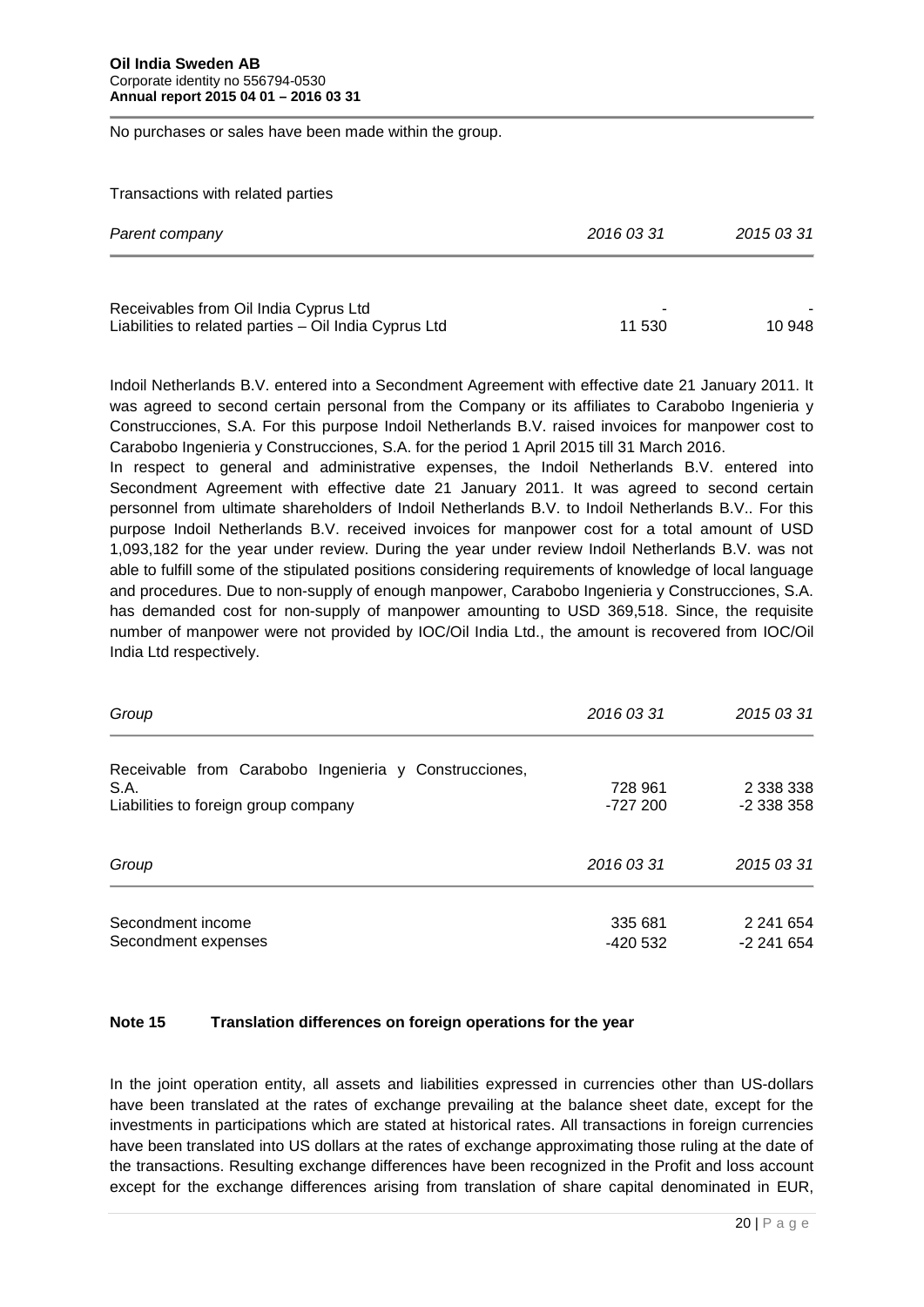which are booked in the currency translation reserve. The following exchange rate has been applied as at 31 March 2016: USD 1 = EUR 0.88245 (31 March 2015: EUR 0.92945).

Translation of the above into the consolidated statements for Oil India Sweden AB resulted in significant amount of currency translation reserve.

| Group                                                      | 2016 03 31 | 2015 03 31 |
|------------------------------------------------------------|------------|------------|
| Translation differences on foreign operations for the year | -2 612 376 | 10 339 409 |

### **Note 16 Financial risk**

The Group's main exposure to financial risk consists of currency risk, liquidity and financing risk and interests.

#### *Currency risk*

for the year.

The consolidated statement of comprehensive income is effected by exchange rate exposure when the joint operation's income statement is translated into SEK. The consolidated equity is also affected by exchange rate exposure when the net assets in the joint operation are translated into SEK. Oil India Sweden AB has, with start from the beginning of financial year 2011/2012, changed its accounting currency to Euro, to decrease the risk of exchange rate fluctuations affecting the profit/loss

### *Liquidity and financing risk*

Liquidity and financing risk refers to the fact that Oil India Sweden AB cannot meet its payment obligations due to insufficient liquidity or difficulties in raising new loans.

The activities of the group are fully financed by capital injections from the parent company Oil India Limited.

The principal activity of the group is to, through the joint operation Indoil Netherlands B.V., invest in joint arrangements with activities in Project Carabobo, Venezuela. The project will require additional financing, which will be fully covered by the parent company.